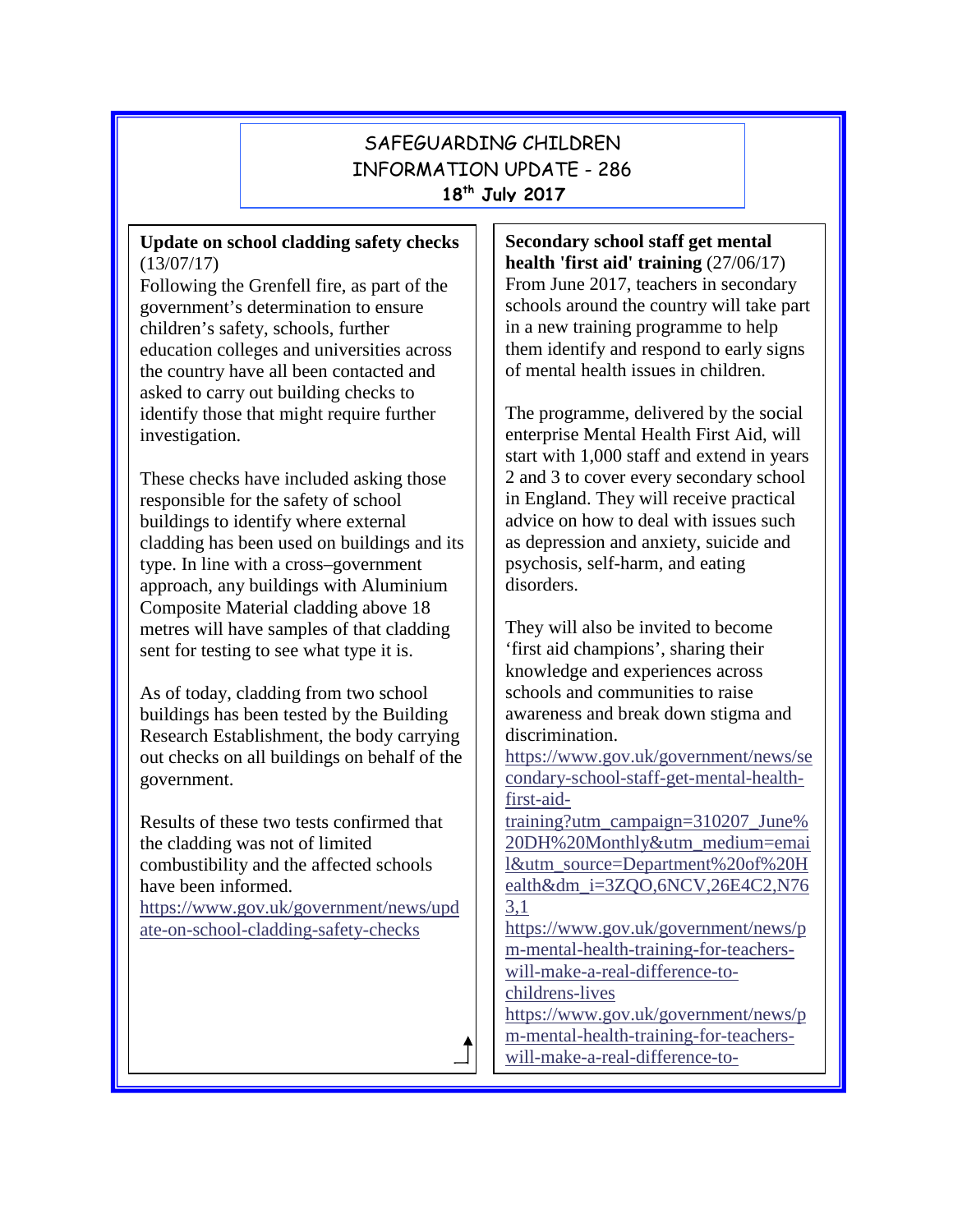**£30m boost to projects supporting vulnerable young people** (10/07/17) A multi-million pound funding package to improve the lives of vulnerable children and young people around the country was announced on 6 July, by Robert Goodwill, Minister for Children and Families.

In his first address to the children's social care sector since being appointed as Minister, he confirmed that 24 projects will receive a share of £30m to take their important work forward.

The projects are part of the Children's Social Care Innovation Programme, which is backed by £200m of government funding. This programme has supported 95 projects to date, providing evidence of best practice that is helping to improve children's services across the country. [https://www.gov.uk/government/news/30](https://www.gov.uk/government/news/30-million-boost-to-projects-supporting-vulnerable-young-people) [million-boost-to-projects-supporting](https://www.gov.uk/government/news/30-million-boost-to-projects-supporting-vulnerable-young-people)[vulnerable-young-people](https://www.gov.uk/government/news/30-million-boost-to-projects-supporting-vulnerable-young-people)

# **Safe families for children** (14/07/17)

The safe families for children programme provides vulnerable families with 3 types of support:

- respite for children to live away from home for short periods
- friendship for the main carer
- resources to help make the family home a healthy environment

This research evaluates the programme in English LAs between January 2015 and March 2016. [https://www.gov.uk/government/publicati](https://www.gov.uk/government/publications/safe-families-for-children) [ons/safe-families-for-children](https://www.gov.uk/government/publications/safe-families-for-children)

#### **Childminder agencies: a guide** (13/07/17)

Legal requirements and other issues to consider for anyone registering or operating as a childminder agency.

Childminder agencies register childminders and help them with training, business support, advice and finding parents. Parents can use childminder agencies to find a childminder. [https://www.gov.uk/government/publicati](https://www.gov.uk/government/publications/childminder-agencies-a-guide) [ons/childminder-agencies-a-guide](https://www.gov.uk/government/publications/childminder-agencies-a-guide)

# **Child death reviews: year ending 31 March 2017** (13/07/17)

Child death reviews completed during the year, including modifiable factors, child characteristics and circumstances of the death.

[https://www.gov.uk/government/statistics](https://www.gov.uk/government/statistics/child-death-reviews-year-ending-31-march-2017) [/child-death-reviews-year-ending-31](https://www.gov.uk/government/statistics/child-death-reviews-year-ending-31-march-2017) [march-2017](https://www.gov.uk/government/statistics/child-death-reviews-year-ending-31-march-2017)

## **Pupils and their parents or carers omnibus survey** (11/07/17)

A summary of wave 1 and 2 responses to questions asked in the pupils and their parents or carers omnibus survey.

Topics covered include:

- parental involvement in pupils' learning
- changes to the school day
- mental health and wellbeing
- changes at school
- plans for the future
- bullying
- life outside of studies
- pupils with special educational needs and disabilities

[https://www.gov.uk/government/publicati](https://www.gov.uk/government/publications/pupils-and-their-parents-or-carers-omnibus-wave-1-survey)

[ons/pupils-and-their-parents-or-carers-](https://www.gov.uk/government/publications/pupils-and-their-parents-or-carers-omnibus-wave-1-survey)

[omnibus-wave-1-survey](https://www.gov.uk/government/publications/pupils-and-their-parents-or-carers-omnibus-wave-1-survey)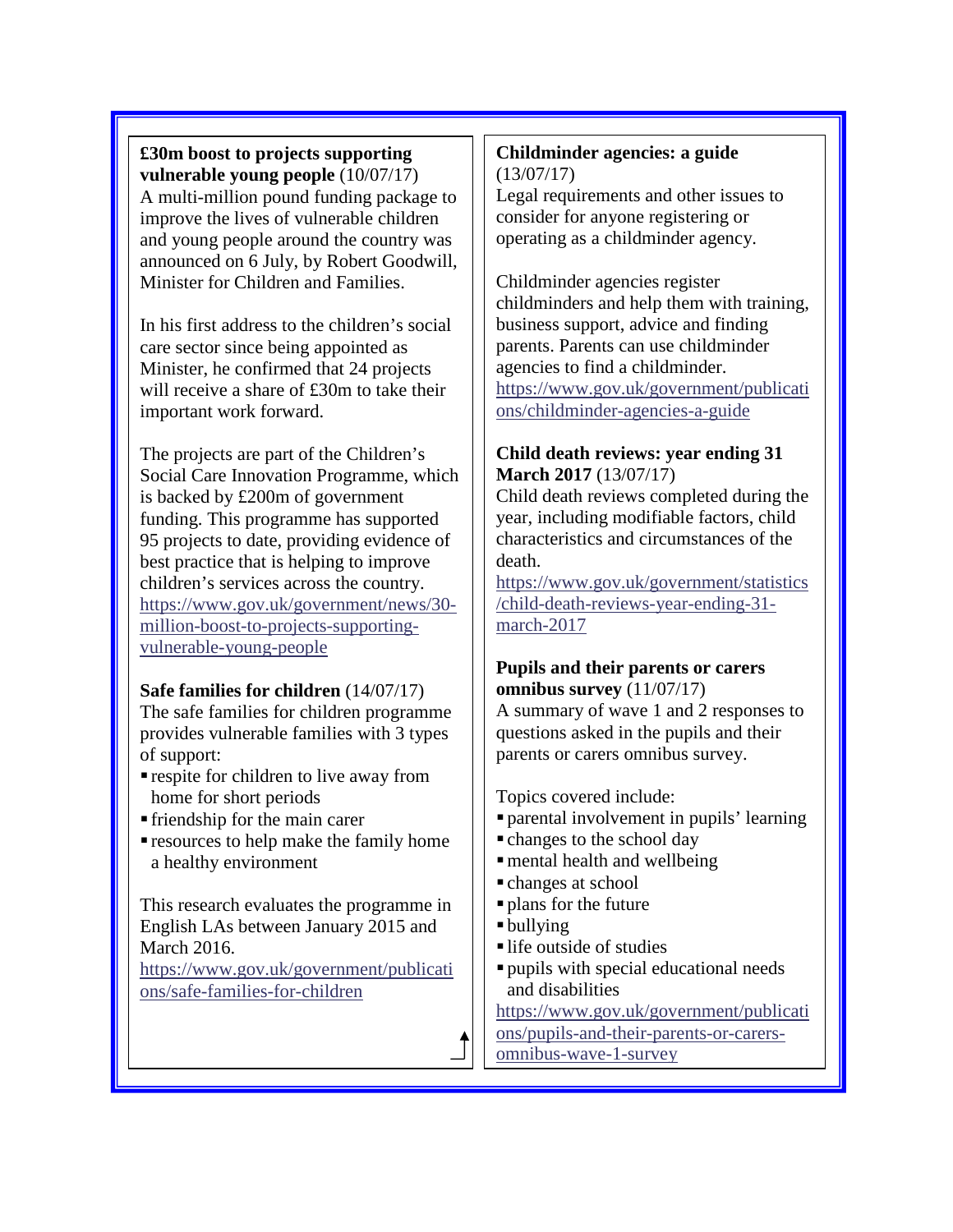# **Daybreak family group conferencing** (06/07/17)

Report on the effect of family group conferencing on families who had received a letter of intent to start care proceedings.

The Daybreak project aimed to:

- $\blacksquare$  improve the quality of FGCs
- reduce court costs and delays
- $\blacksquare$ include children in decision making
- divert children from care when safe to do so

[https://www.gov.uk/government/publicati](https://www.gov.uk/government/publications/daybreak-family-group-conferencing) [ons/daybreak-family-group-conferencing](https://www.gov.uk/government/publications/daybreak-family-group-conferencing)

# **'No Wrong Door' innovation**

**programme: evaluation** (06/07/17) A report on the programme's effect on improving support for young people who are in care or on the edge of care.

Evaluation of a programme aimed to improve accommodation, education, employment and training (EET), and to reduce high-risk behaviour in young people.

[https://www.gov.uk/government/publicati](https://www.gov.uk/government/publications/no-wrong-door-innovation-programme-evaluation) [ons/no-wrong-door-innovation](https://www.gov.uk/government/publications/no-wrong-door-innovation-programme-evaluation)[programme-evaluation](https://www.gov.uk/government/publications/no-wrong-door-innovation-programme-evaluation)

**'Signs of safety' practice in children's services: an evaluation** (06/07/17) An evaluation of a project piloted in 10 LAs that aims to improve:

- the quality of direct social work with children, young people and their families
- partnership work with parents and families that recognises their strengths
- and uses these as part of any intervention  $\blacksquare$  the quality of planning to support the
- safety of children and young people

 the skills and confidence of the social work workforce [https://www.gov.uk/government/publicati](https://www.gov.uk/government/publications/signs-of-safety-practice-in-childrens-services-an-evaluation) [ons/signs-of-safety-practice-in-childrens](https://www.gov.uk/government/publications/signs-of-safety-practice-in-childrens-services-an-evaluation)[services-an-evaluation](https://www.gov.uk/government/publications/signs-of-safety-practice-in-childrens-services-an-evaluation)

## **Social care: 'Pause' programme** (06/07/17)

Evaluation of Pause, a voluntary programme for women who have experienced, or are at risk of, repeat removals of children from their care.

The project aimed to reduce the number of children being removed into care and improve the health and wellbeing of the women in the programme. [https://www.gov.uk/government/publicati](https://www.gov.uk/government/publications/social-care-pause-programme) [ons/social-care-pause-programme](https://www.gov.uk/government/publications/social-care-pause-programme)

Further Research and Analysis  $(06 - 12/07/17)$ [Independent state school partnerships](https://www.gov.uk/government/publications/independent-state-school-partnerships-issp-evaluation)  [\(ISSP\): evaluation](https://www.gov.uk/government/publications/independent-state-school-partnerships-issp-evaluation) [Early education use and child outcomes](https://www.gov.uk/government/publications/early-education-use-and-child-outcomes-up-to-age-3)  [up to age 3](https://www.gov.uk/government/publications/early-education-use-and-child-outcomes-up-to-age-3) [Pupils and their parents or carers omnibus](https://www.gov.uk/government/publications/pupils-and-their-parents-or-carers-omnibus-wave-1-survey)  [survey](https://www.gov.uk/government/publications/pupils-and-their-parents-or-carers-omnibus-wave-1-survey) [School census 2017 to 2018: guide for](https://www.gov.uk/government/publications/school-census-2017-to-2018-guide-for-schools-and-las)  [schools and LAs](https://www.gov.uk/government/publications/school-census-2017-to-2018-guide-for-schools-and-las) [Daybreak family group conferencing](https://www.gov.uk/government/publications/daybreak-family-group-conferencing) [Family Safeguarding Hertfordshire: an](https://www.gov.uk/government/publications/family-safeguarding-hertfordshire-an-evaluation)  [evaluation](https://www.gov.uk/government/publications/family-safeguarding-hertfordshire-an-evaluation) [Durham County Council's Families First](https://www.gov.uk/government/publications/durham-county-councils-families-first-programme-an-evaluation)  [programme: an evaluation](https://www.gov.uk/government/publications/durham-county-councils-families-first-programme-an-evaluation) [Islington 'Doing What Counts: Measuring](https://www.gov.uk/government/publications/islington-doing-what-counts-measuring-what-matters-evaluation)  [What Matters' evaluation](https://www.gov.uk/government/publications/islington-doing-what-counts-measuring-what-matters-evaluation) [Cornerstone adoption support](https://www.gov.uk/government/publications/cornerstone-adoption-support-programme-evaluation)  [programme: evaluation](https://www.gov.uk/government/publications/cornerstone-adoption-support-programme-evaluation) [Early years census 2018: technical](https://www.gov.uk/government/publications/early-years-census-2018-technical-specification)  [specification](https://www.gov.uk/government/publications/early-years-census-2018-technical-specification)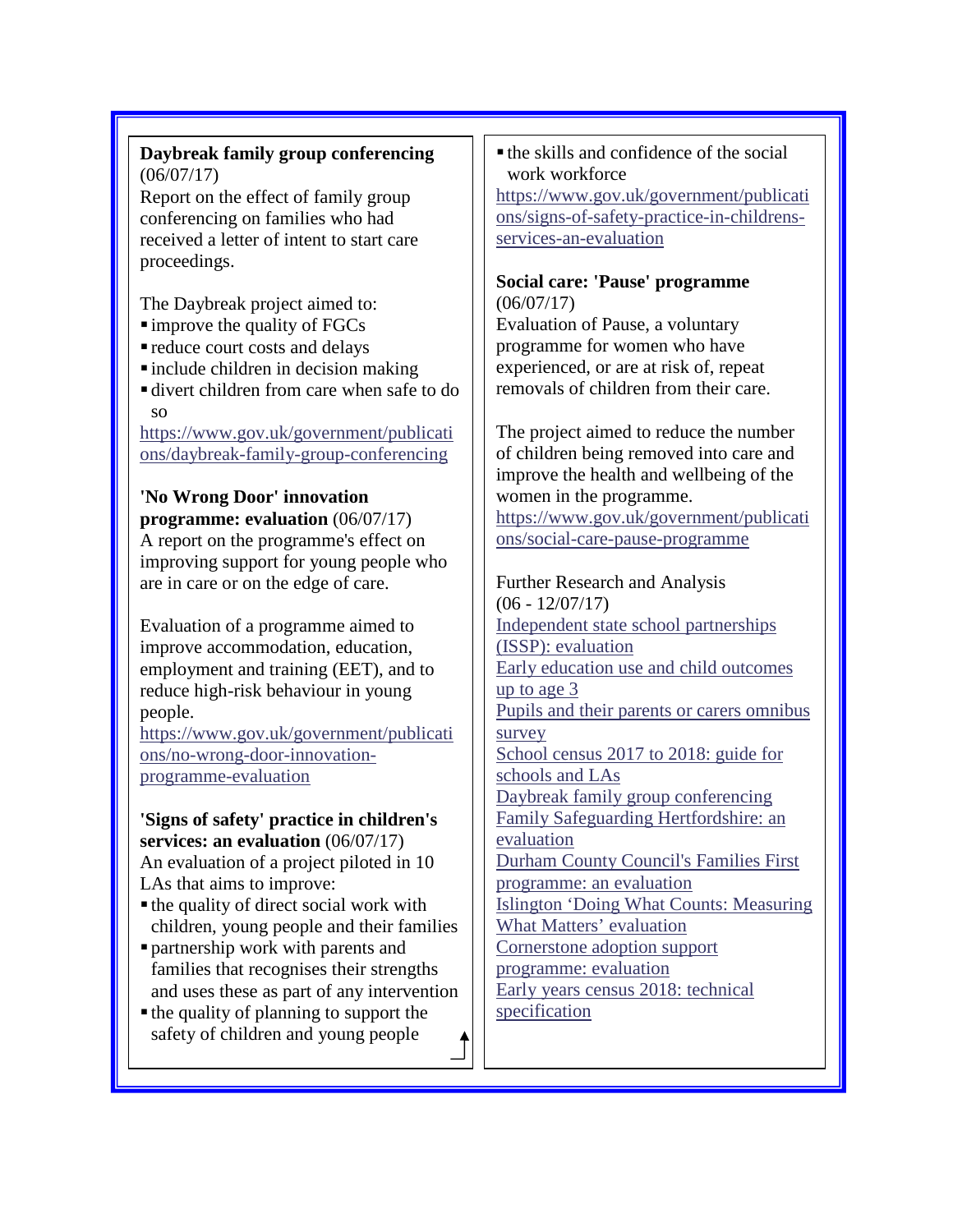[Early years census 2018: guide](https://www.gov.uk/government/publications/early-years-census-2018-guide) [CLA return 2017 to 2018: technical](https://www.gov.uk/government/publications/cla-return-2017-to-2018-technical-specification)  [specification](https://www.gov.uk/government/publications/cla-return-2017-to-2018-technical-specification) [Compass service evaluation](https://www.gov.uk/government/publications/compass-service-evaluation) [Scaling and deepening the reclaiming](https://www.gov.uk/government/publications/scaling-and-deepening-the-reclaiming-social-work-model)  [social work model](https://www.gov.uk/government/publications/scaling-and-deepening-the-reclaiming-social-work-model) [Multisystemic therapy for adolescent](https://www.gov.uk/government/publications/multisystemic-therapy-for-adolescent-problematic-sexual-behaviour)  [problematic sexual behaviour](https://www.gov.uk/government/publications/multisystemic-therapy-for-adolescent-problematic-sexual-behaviour) [Multisystemic therapy: family integrated](https://www.gov.uk/government/publications/multisystemic-therapy-family-integrated-transitions)  [transitions](https://www.gov.uk/government/publications/multisystemic-therapy-family-integrated-transitions) [Leeds Family Valued programme](https://www.gov.uk/government/publications/leeds-family-valued-programme) [Children in need: Project Crewe](https://www.gov.uk/government/publications/children-in-need-project-crewe) [Enfield family and adolescent support](https://www.gov.uk/government/publications/enfield-family-and-adolescent-support-service)  [service](https://www.gov.uk/government/publications/enfield-family-and-adolescent-support-service) [Cambridgeshire's multi-systemic therapy](https://www.gov.uk/government/publications/cambridgeshires-multi-systemic-therapy-service)  [service](https://www.gov.uk/government/publications/cambridgeshires-multi-systemic-therapy-service) [Implementation evaluation of Doncaster](https://www.gov.uk/government/publications/implementation-evaluation-of-doncaster-childrens-services-trust)  [Children's Services Trust](https://www.gov.uk/government/publications/implementation-evaluation-of-doncaster-childrens-services-trust) [Newcastle city council's family insights](https://www.gov.uk/government/publications/newcastle-city-councils-family-insights-programme)  [programme](https://www.gov.uk/government/publications/newcastle-city-councils-family-insights-programme) [Family support: Windsor and Maidenhead](https://www.gov.uk/government/publications/family-support-windsor-and-maidenhead-innovation-programme)  [innovation programme](https://www.gov.uk/government/publications/family-support-windsor-and-maidenhead-innovation-programme) [Wigan's 'Share service' project](https://www.gov.uk/government/publications/wigans-share-service-project) ['Stockport family' children's services](https://www.gov.uk/government/publications/stockport-family-childrens-services-project)  [project](https://www.gov.uk/government/publications/stockport-family-childrens-services-project) [Evaluation of the Gloucestershire](https://www.gov.uk/government/publications/evaluation-of-the-gloucestershire-innovation-project)  [innovation project](https://www.gov.uk/government/publications/evaluation-of-the-gloucestershire-innovation-project) [Belhaven residential care project](https://www.gov.uk/government/publications/belhaven-residential-care-project) [Innovation in social care assessments for](https://www.gov.uk/government/publications/innovation-in-social-care-assessments-for-disabled-children)  [disabled children](https://www.gov.uk/government/publications/innovation-in-social-care-assessments-for-disabled-children) [Evaluation of the Sefton community](https://www.gov.uk/government/publications/evaluation-of-the-sefton-community-adolescent-service)  [adolescent service](https://www.gov.uk/government/publications/evaluation-of-the-sefton-community-adolescent-service) ['Extended HOPE' project](https://www.gov.uk/government/publications/extended-hope-project)

#### **Participation in education, training and employment: 2016** (29/06/17)

Updates to the national participation figures from SFR22/2016 released in June 2016 and provisional estimates for the end of 2016.

This statistical first release gives

information from different post-16 learning options, including: Schools; FE colleges; work-based learning (apprenticeships); higher education. It also gives provisional data on the percentages of 16- to 18-year-olds in education and training, and those who are NEET for end 2016. [https://www.gov.uk/government/statistics](https://www.gov.uk/government/statistics/participation-in-education-training-and-employment-2016) [/participation-in-education-training-and](https://www.gov.uk/government/statistics/participation-in-education-training-and-employment-2016)[employment-2016](https://www.gov.uk/government/statistics/participation-in-education-training-and-employment-2016)

#### **Guidance - Automated external defibrillators (AEDs) in schools** (19/06/17)

How schools can buy, install and maintain an automated external defibrillator. [https://www.gov.uk/government/publicati](https://www.gov.uk/government/publications/automated-external-defibrillators-aeds-in-schools) [ons/automated-external-defibrillators](https://www.gov.uk/government/publications/automated-external-defibrillators-aeds-in-schools)[aeds-in-schools](https://www.gov.uk/government/publications/automated-external-defibrillators-aeds-in-schools)

#### **Guidance for schools on preventing and responding to bullying** (04/07/17)

The main guidance applies to all schools and may also be useful for FE and community settings.

The additional guidance documents cover:

- how schools can prevent and respond to cyber bullying aimed at headteachers and staff
- how parents and carers can prevent and respond to cyber bullying aimed at children and young people

[https://www.gov.uk/government/publicati](https://www.gov.uk/government/publications/preventing-and-tackling-bullying) [ons/preventing-and-tackling-bullying](https://www.gov.uk/government/publications/preventing-and-tackling-bullying)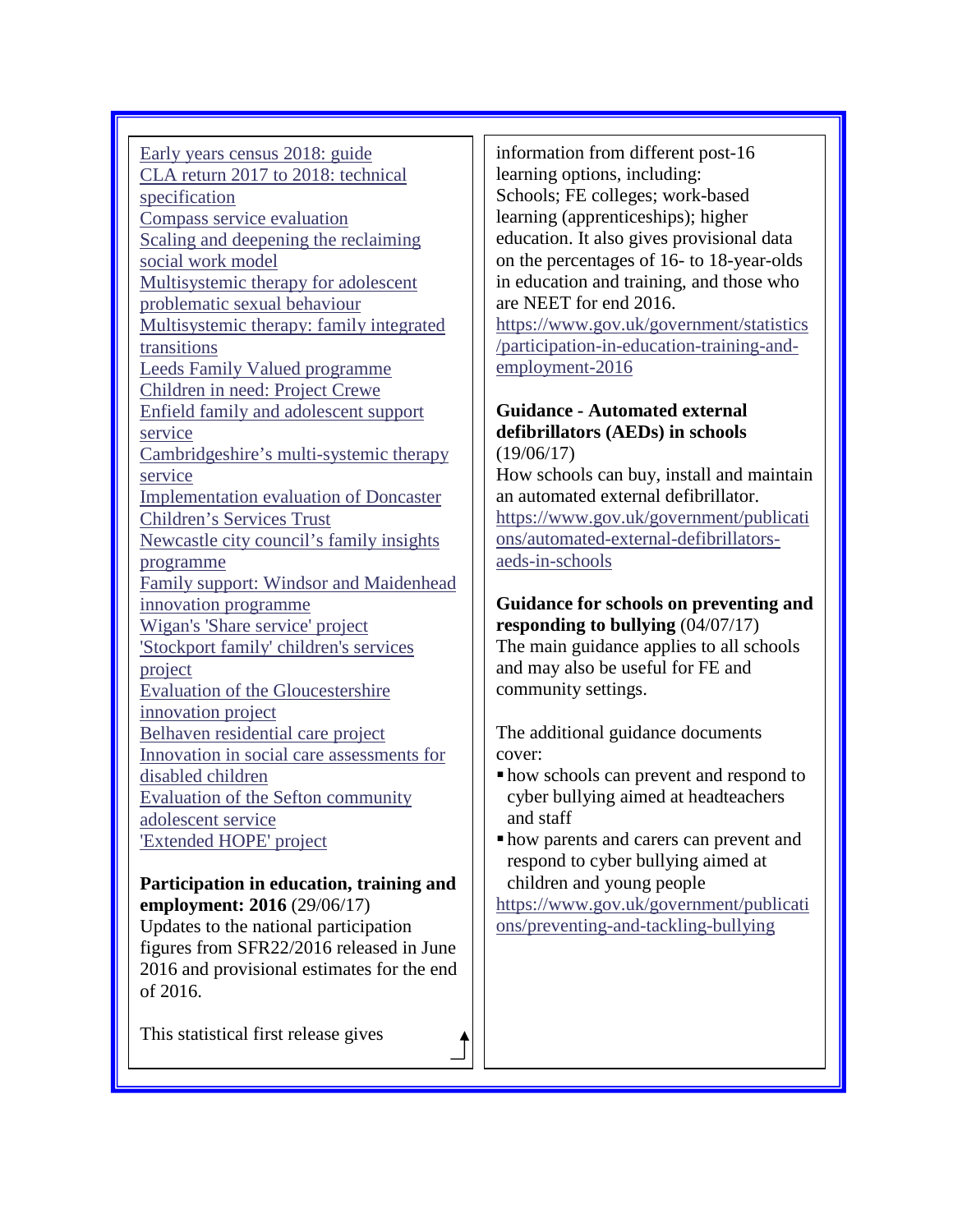**Family Restoration Fund gets extra funding** (07/07/17) The DH has announced a £2m increase in its funding of the Family Restoration Fund, which is administered by the Child Migrants Trust.

Health Minister Jackie Doyle-Price said:

7 years on from the national apology, the Government continues to remember the suffering endured by so many people as a result of child migration programmes. I am pleased that we have been able to extend the Family Restoration Fund, enabling more people to be helped.

The Independent Inquiry into Child Sexual Abuse is working to ensure that justice is done for all victims of abuse. Its focus on the child migration schemes allows us to learn important lessons from the events of the past, to ensure that we never forget former child migrants and their families.

The Family Restoration Fund was launched in 2010 at the formal national apology to British former child migrants. So far, it has helped more than 1,000 former child migrants to be reunited with their families.

[https://www.gov.uk/government/news/fam](https://www.gov.uk/government/news/family-restoration-fund-gets-2-million-extra-funding) [ily-restoration-fund-gets-2-million-extra](https://www.gov.uk/government/news/family-restoration-fund-gets-2-million-extra-funding)[funding](https://www.gov.uk/government/news/family-restoration-fund-gets-2-million-extra-funding)

#### **Consultation outcome - Allowing schools to hold spare adrenaline autoinjectors** (06/07/17)

The responses received were supportive of changing the law to allow schools to hold spare AAIs, without a prescription, for use in emergencies.

The government therefore laid before Parliament on 5 July 2017 the Human Medicines (Amendment) Regulations 2017.

[https://www.gov.uk/government/consultat](https://www.gov.uk/government/consultations/allowing-schools-to-hold-spare-adrenaline-auto-injectors) [ions/allowing-schools-to-hold-spare](https://www.gov.uk/government/consultations/allowing-schools-to-hold-spare-adrenaline-auto-injectors)[adrenaline-auto-injectors](https://www.gov.uk/government/consultations/allowing-schools-to-hold-spare-adrenaline-auto-injectors)

## **Facilities for child and adolescent mental health services (HBN 03-02)** (30/06/17)

This guidance covers the design of child and adolescent mental health services (CAMHS) accommodation for children and young people aged up to 18 years.

It provides full descriptions of rooms that are specific to CAMHS and are not contained in other health building notes.

You can use the schedule of accommodation to calculate local projectspecific requirements.

You can use the stakeholder needs and quality of life checklists to assess scheme compliance.

[https://www.gov.uk/government/publicati](https://www.gov.uk/government/publications/facilities-for-child-and-adolescent-mental-health-services-hbn-03-02) [ons/facilities-for-child-and-adolescent](https://www.gov.uk/government/publications/facilities-for-child-and-adolescent-mental-health-services-hbn-03-02)[mental-health-services-hbn-03-02](https://www.gov.uk/government/publications/facilities-for-child-and-adolescent-mental-health-services-hbn-03-02)

# F**urther funding to tackle gang related violence** (12/07/17)

The HO is providing almost £100,000 new funding to tackle the issues around gang violence. This funding will allow the expansion of local area reviews and targeted support offered as part of the government's ongoing commitment to Ending Gang Violence and Exploitation. [https://www.gov.uk/government/news/go](https://www.gov.uk/government/news/government-announces-further-funding-to-tackle-gang-related-violence) [vernment-announces-further-funding-to](https://www.gov.uk/government/news/government-announces-further-funding-to-tackle-gang-related-violence)[tackle-gang-related-violence](https://www.gov.uk/government/news/government-announces-further-funding-to-tackle-gang-related-violence)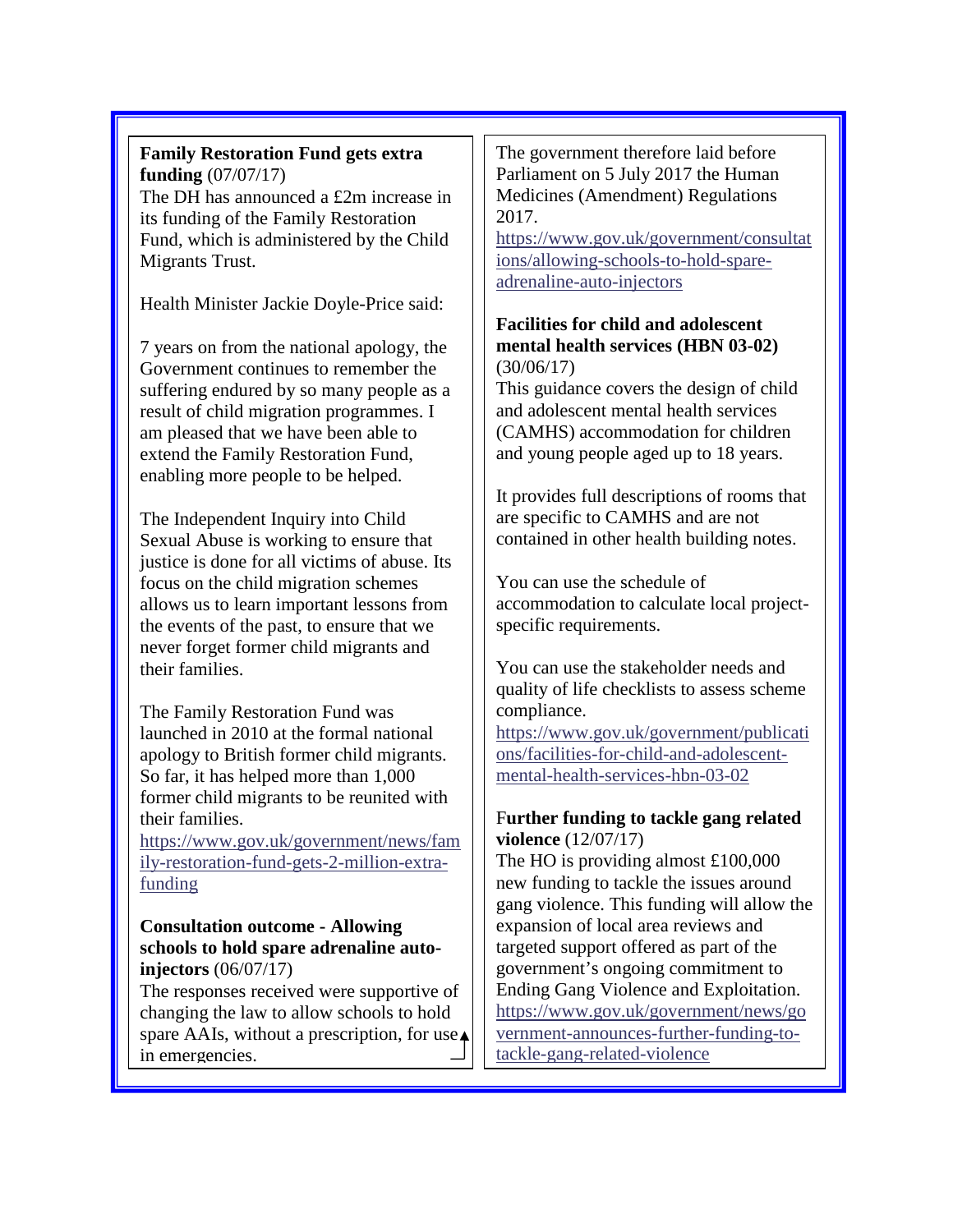#### **New drug strategy to safeguard vulnerable and stop substance misuse** (14/07/17)

The Home Secretary has launched the government's new drug strategy, to reduce illicit drug use and increase the rate of individuals recovering from drug dependence.

Each year in the UK, drugs cost society £10.7b in policing, healthcare and crime, with drug-fuelled theft alone costing £6b a year. Research shows that for every £1 spent on treatment, an estimated £2.50 is saved.

In  $2015/16$ ,  $2.7m$  – over  $8\%$  – of 16-59year-olds in England and Wales took illegal drugs. This is down from 10.5% a decade ago, but new threats are emerging including new psychoactive substances such as 'spice', image and performance enhancing drugs, 'chemsex' drugs and misuse of prescribed medicines.

The new strategy confronts these threats and sets out new action to protect the most vulnerable, including the homeless, victims of domestic abuse and those with mental health issues.

The comprehensive new approach brings the police, health and local partners together to support those most at risk. The strategy includes measures to:

- reduce demand: through deterrent work including an expansion of the Alcohol and Drugs Education and Prevention Information Service for young people
- **restrict supply:** by pursuing a strong law enforcement response and dismantling trafficking networks
- support recovery: a new National Recovery Champion will be appointed to make sure adequate housing, employment and mental health services are available to help people turn their lives around
- drive international action: an international strand is included for the first time, setting out action to strengthen controls at our borders, understand global trends and share intelligence

[https://www.gov.uk/government/news/ne](https://www.gov.uk/government/news/new-drug-strategy-to-safeguard-vulnerable-and-stop-substance-misuse) [w-drug-strategy-to-safeguard-vulnerable](https://www.gov.uk/government/news/new-drug-strategy-to-safeguard-vulnerable-and-stop-substance-misuse)[and-stop-substance-misuse](https://www.gov.uk/government/news/new-drug-strategy-to-safeguard-vulnerable-and-stop-substance-misuse)

#### **Home Secretary awards £17m to tackle violence against women and girls** (05/07/17)

Amber Rudd has announced more than 40 projects will share around £17m from the VAWG Service Transformation Fund to help prevent violence against women and girls.

The 41 projects across England and Wales will carry out a range of activities including providing support to victims, working with perpetrators of abuse to change their behaviour and helping to support children affected by what they have witnessed.

Specialist help will be made available for the most vulnerable victims, including providing support for those with complex needs, including those with substance misuse problems or poor mental health. [https://www.gov.uk/government/news/ho](https://www.gov.uk/government/news/home-secretary-awards-17m-to-tackle-violence-against-women-and-girls) [me-secretary-awards-17m-to-tackle](https://www.gov.uk/government/news/home-secretary-awards-17m-to-tackle-violence-against-women-and-girls)[violence-against-women-and-girls](https://www.gov.uk/government/news/home-secretary-awards-17m-to-tackle-violence-against-women-and-girls)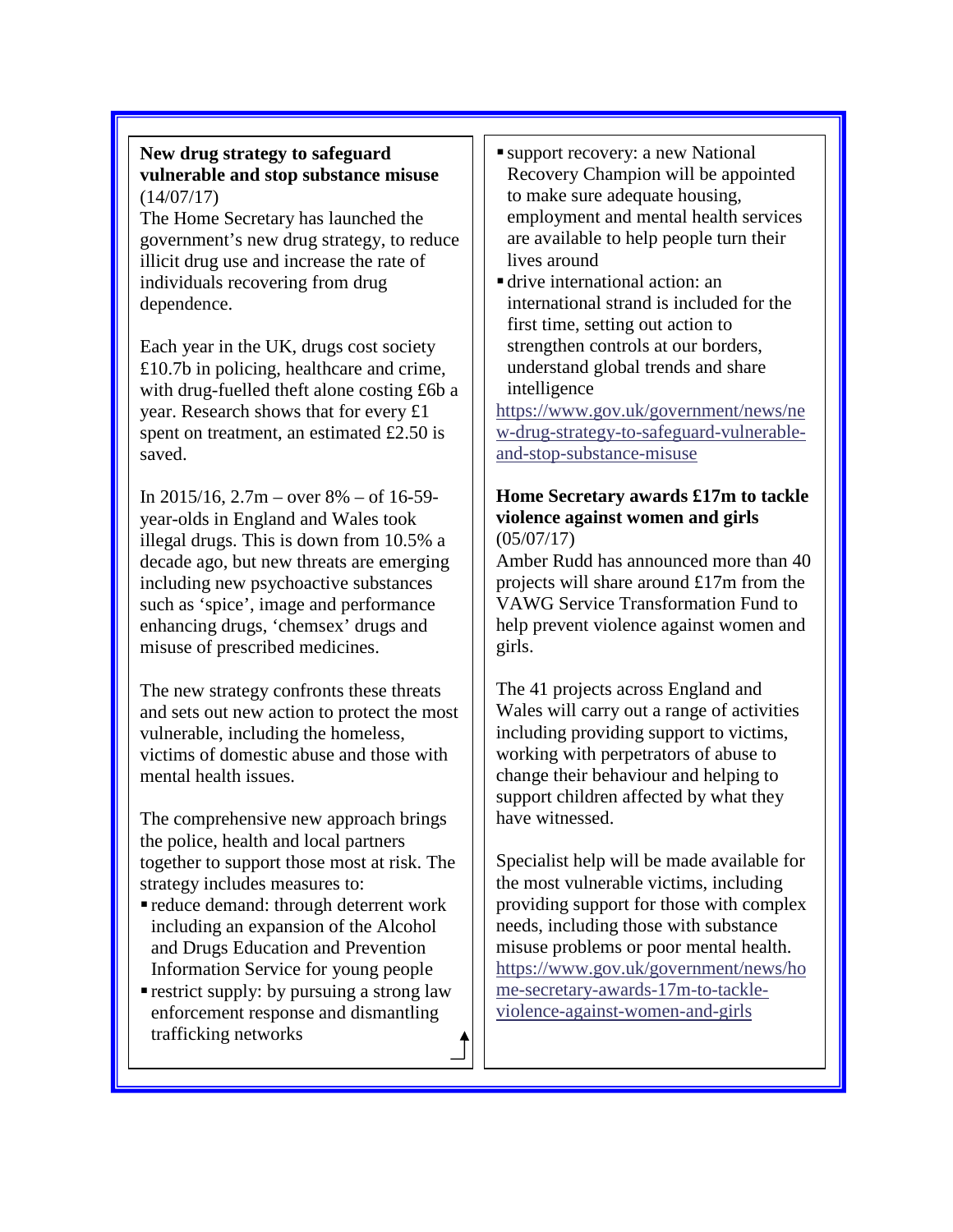**Youth custody data** (14/07/17) Monthly statistics on the population in custody of children and young people within the secure estate. [https://www.gov.uk/government/statistics/](https://www.gov.uk/government/statistics/youth-custody-data)

[youth-custody-data](https://www.gov.uk/government/statistics/youth-custody-data)

# **Impact evaluation of the prison-based Core Sex Offender Treatment**

**Programme** (30/06/17) The programme is intended to reduce sexual reoffending among participants by identifying and addressing known criminogenic needs. [https://www.gov.uk/government/publicati](https://www.gov.uk/government/publications/impact-evaluation-of-the-prison-based-core-sex-offender-treatment-programme)

[ons/impact-evaluation-of-the-prison](https://www.gov.uk/government/publications/impact-evaluation-of-the-prison-based-core-sex-offender-treatment-programme)[based-core-sex-offender-treatment](https://www.gov.uk/government/publications/impact-evaluation-of-the-prison-based-core-sex-offender-treatment-programme)[programme](https://www.gov.uk/government/publications/impact-evaluation-of-the-prison-based-core-sex-offender-treatment-programme)

**Family Court statistics quarterly: January to March 2017** (29/06/17) Statistics relating to family courts. [https://www.gov.uk/government/statistics/](https://www.gov.uk/government/statistics/family-court-statistics-quarterly-january-to-march-2017) [family-court-statistics-quarterly-january](https://www.gov.uk/government/statistics/family-court-statistics-quarterly-january-to-march-2017)[to-march-2017](https://www.gov.uk/government/statistics/family-court-statistics-quarterly-january-to-march-2017)

**Update on Metropolitan Police Service child protection** (20/07/17) HMIC has published the first quarterly update on the MPS's preparedness to deal with child protection issues.

HMIC, Matt Parr, said:

"As a result of our report into child protection in the MPS in December 2016, in which we found fundamental deficiencies, the Home Secretary asked HMIC for quarterly reports, detailing the MPS's progress against the recommendations we made.

"Today we are publishing our preliminary assessment of whether the force's action

plans, combined with continuing discussions with MPS officers about the findings, showed the right level of focus and prioritisation of activity to improve child protection services.

"We have reviewed the action the MPS has taken to improve its responses to children in need of protection. New leadership structures and comprehensive action plans have been established and we conclude that the force demonstrates a much greater understanding of the issues we identified. Over our next three reports we will assess how effectively these plans are translated into a better service for children in London who come into contact with the police." [http://www.justiceinspectorates.gov.uk/h](http://www.justiceinspectorates.gov.uk/hmic/news/news-feed/update-on-metropolitan-police-service-child-protection-published/) [mic/news/news-feed/update-on](http://www.justiceinspectorates.gov.uk/hmic/news/news-feed/update-on-metropolitan-police-service-child-protection-published/)[metropolitan-police-service-child-](http://www.justiceinspectorates.gov.uk/hmic/news/news-feed/update-on-metropolitan-police-service-child-protection-published/)

[protection-published/](http://www.justiceinspectorates.gov.uk/hmic/news/news-feed/update-on-metropolitan-police-service-child-protection-published/)

**Schools should better support pupils in learning how to develop safe, respectful personal relationships** (23/06/17) Schools do not allocate enough time or importance to providing learning experiences and support for pupils to develop safe, respectful personal relationships. A report found that the content and delivery of this area of personal and social education varies too widely in schools across Wales.

In particular, schools do not prepare pupils well enough to live in a diverse society e.g. by teaching them about forms of violence against women such as FGM and honour-based violence. [https://www.estyn.gov.wales/news/school](https://www.estyn.gov.wales/news/schools-should-better-support-pupils-learning-how-develop-safe-respectful-personal)

[s-should-better-support-pupils-learning](https://www.estyn.gov.wales/news/schools-should-better-support-pupils-learning-how-develop-safe-respectful-personal)[how-develop-safe-respectful-personal](https://www.estyn.gov.wales/news/schools-should-better-support-pupils-learning-how-develop-safe-respectful-personal)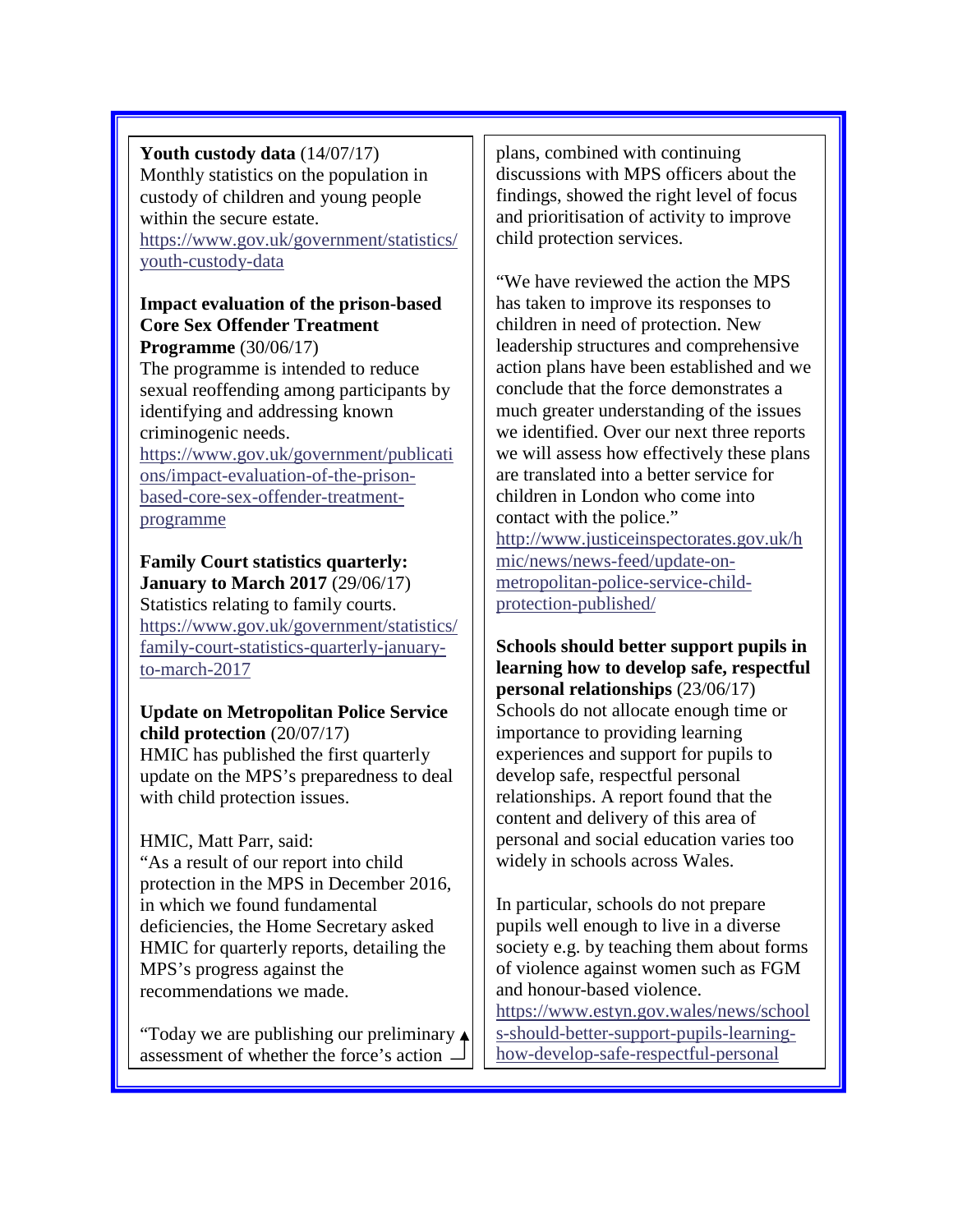**Tracking child trafficking cases: what we've learnt** (29/06/17) Findings from a small-scale study of cases involving child trafficking concerns

The study looks at what we can learn from cases where Family Court Advisers (FCAs) had identified concerns about trafficking. This is part of their work to collate learning around the vulnerabilities for children in these situations and develop a unified approach to address the risks.

The study looked at 82 cases identified by FCAs, concerning 97 subject children. 70% of children in the sample were female and there were additional concerns about CSE for 44% of children.

Two key findings from the study are that:

- suspected cases of child trafficking can come to Cafcass via private law applications
- there are a number of children identified as potential victims of both CSE and trafficking.

[https://www.cafcass.gov.uk/news/2017/ju](https://www.cafcass.gov.uk/news/2017/june/tracking-child-trafficking-cases-what-we%E2%80%99ve-learnt.aspx) [ne/tracking-child-trafficking-cases-what](https://www.cafcass.gov.uk/news/2017/june/tracking-child-trafficking-cases-what-we%E2%80%99ve-learnt.aspx)[we%E2%80%99ve-learnt.aspx](https://www.cafcass.gov.uk/news/2017/june/tracking-child-trafficking-cases-what-we%E2%80%99ve-learnt.aspx)

## **'The Children's Commissioner's Report on measuring the number of vulnerable children'** (04/07/17)

The Children's Commissioner for England has published new analysis that reveals the scale of vulnerability among children in England.

The Report brings together a range of information held by various government departments, agencies and others.

Its initial analysis reveals statistics about the number of children living in vulnerable situations.

- Almost 700,000 children are living in families that have vulnerabilities, including over 15,000 children living with an adult receiving alcohol treatment and nearly 12,000 living with an adult in drug treatment.
- 580,000 children equivalent to the population of Manchester – are so vulnerable that the state has to step in and provide direct care, intervention or support.
- 370,000 children whose actions have put their futures at risk, including 160,000 children temporarily or permanently excluded from school in England.
- 800,000 children aged 5 to 17 suffer mental health disorders.
- 200,000 children are judged by their local authority to have experienced trauma or abuse.
- An estimated 46,000 children are thought to be part of a gang.
- 119,000 children are homeless or living in insecure or unstable housing.
- 170,000 children are estimated to do unpaid caring for family members, of which many have not been identified and offered support.
- 1,200 children are newly identified victims of modern slavery per year.

[https://www.childrenscommissioner.gov.u](https://www.childrenscommissioner.gov.uk/2017/07/04/shocking-report-by-childrens-commissioner-reveals-millions-of-children-in-england-living-vulnerable-or-high-risk-lives/) [k/2017/07/04/shocking-report-by](https://www.childrenscommissioner.gov.uk/2017/07/04/shocking-report-by-childrens-commissioner-reveals-millions-of-children-in-england-living-vulnerable-or-high-risk-lives/)[childrens-commissioner-reveals-millions](https://www.childrenscommissioner.gov.uk/2017/07/04/shocking-report-by-childrens-commissioner-reveals-millions-of-children-in-england-living-vulnerable-or-high-risk-lives/)[of-children-in-england-living-vulnerable](https://www.childrenscommissioner.gov.uk/2017/07/04/shocking-report-by-childrens-commissioner-reveals-millions-of-children-in-england-living-vulnerable-or-high-risk-lives/)[or-high-risk-lives/](https://www.childrenscommissioner.gov.uk/2017/07/04/shocking-report-by-childrens-commissioner-reveals-millions-of-children-in-england-living-vulnerable-or-high-risk-lives/)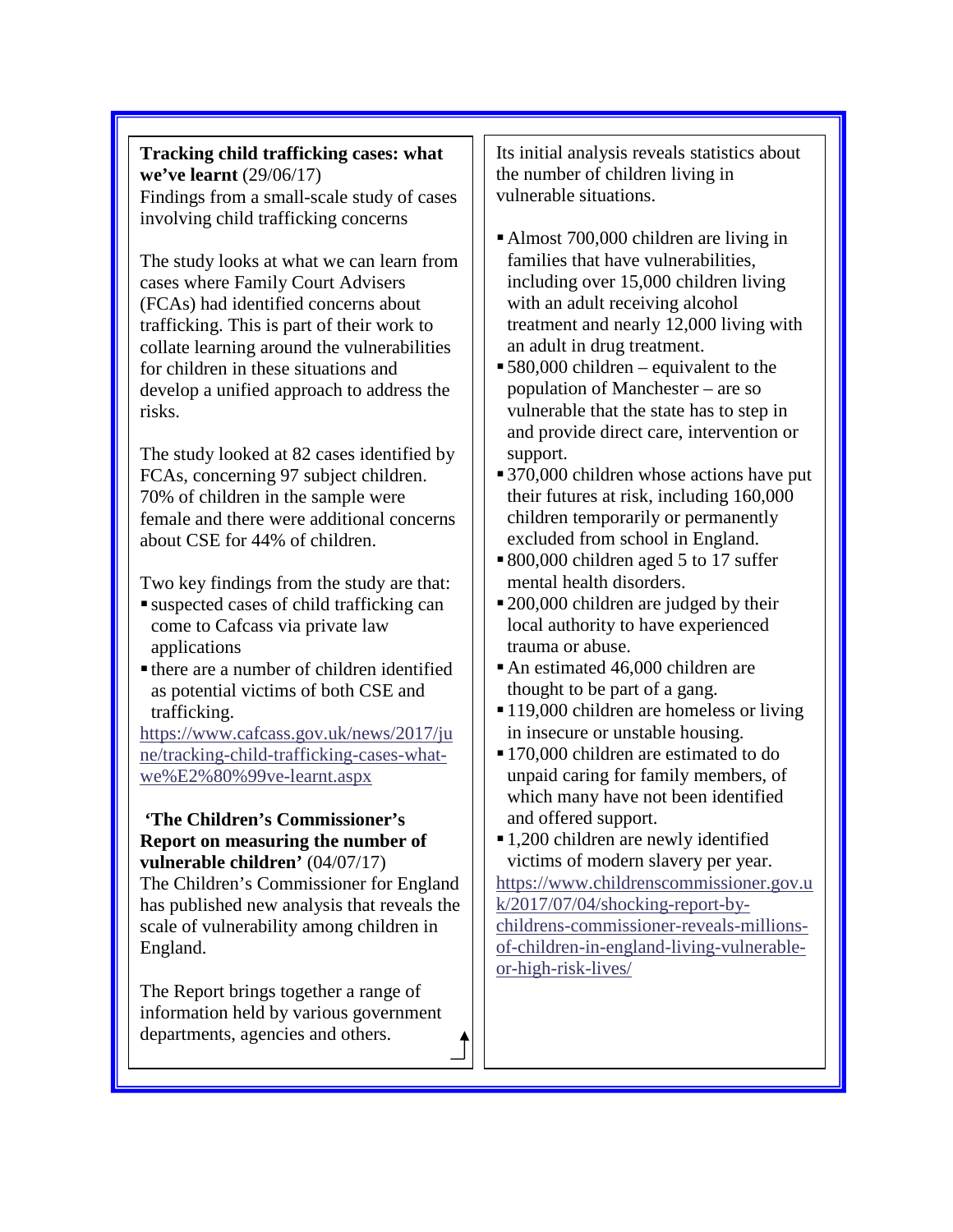#### **Independent Inquiry into CSA**

**Inquiry seminar: Impacts of CSA, support needs and support services - Day two summary** (06/07/17) Yesterday, the Chair and Panel heard testimony from victims and survivors and experts on the needs of child victims and the support services available to them.

On the second day of the seminar, Professor Lorraine Radford from the University of Central Lancashire, presented her report: What can be learned about preventing and responding to Child Sexual Abuse and sexual exploitation from other jurisdiction.

[https://www.iicsa.org.uk/news/inquiry](https://www.iicsa.org.uk/news/inquiry-seminar-impacts-csa-support-needs-and-support-services-day-two-summary)[seminar-impacts-csa-support-needs-and](https://www.iicsa.org.uk/news/inquiry-seminar-impacts-csa-support-needs-and-support-services-day-two-summary)[support-services-day-two-summary](https://www.iicsa.org.uk/news/inquiry-seminar-impacts-csa-support-needs-and-support-services-day-two-summary)

**Inquiry seminar: Impacts of CSA, support needs and support services - Day one summary** (04/07/17) Victims, survivors and experts talked about the impact of CSA during an Inquiry Seminar held today.

The Seminar, which is being held across 2 days, will enable the Inquiry to gather information and views for consideration.

A new Inquiry research report, The Impacts of CSA: A Rapid Evidence Assessment, published today, was also discussed by participants at the seminar. [https://www.iicsa.org.uk/news/inquiry](https://www.iicsa.org.uk/news/inquiry-seminar-impacts-csa-support-needs-and-support-services-day-one-summary)[seminar-impacts-csa-support-needs-and](https://www.iicsa.org.uk/news/inquiry-seminar-impacts-csa-support-needs-and-support-services-day-one-summary)[support-services-day-one-summary](https://www.iicsa.org.uk/news/inquiry-seminar-impacts-csa-support-needs-and-support-services-day-one-summary)

#### **Public hearing in the Child Migration Programmes Case Study Part 2** (03/07/17)

The IICSA is continuing its investigation into allegations of CSA connected with the British child migration programmes. The Inquiry will be holding the second part of its public hearings to examine the institutional failings of organisations based in England and Wales.

The public hearings will take place at 10.30am between 10 and 21 July with a final sitting day on 26 July. The Inquiry will hear evidence from a number of institutions, including government departments, public authorities and private or charitable institutions based in England and Wales on whether they took sufficient care to protect children they sent or placed abroad, from CSA. [https://www.iicsa.org.uk/news/public](https://www.iicsa.org.uk/news/public-hearing-child-migration-programmes-case-study-part-2)[hearing-child-migration-programmes](https://www.iicsa.org.uk/news/public-hearing-child-migration-programmes-case-study-part-2)[case-study-part-2](https://www.iicsa.org.uk/news/public-hearing-child-migration-programmes-case-study-part-2)

#### **Inquiry opens core participant application for internet investigation** (29/06/17)

The Inquiry is now accepting core participant applications in relation to the response of law enforcement agencies to CSA facilitated by the internet. This represents the first strand of the investigation into the nature and extent of the use of the internet and other digital communications technology to facilitate CSA.

As defined by legislation, core participants have rights in the Inquiry process including receiving disclosure of documentation, being represented and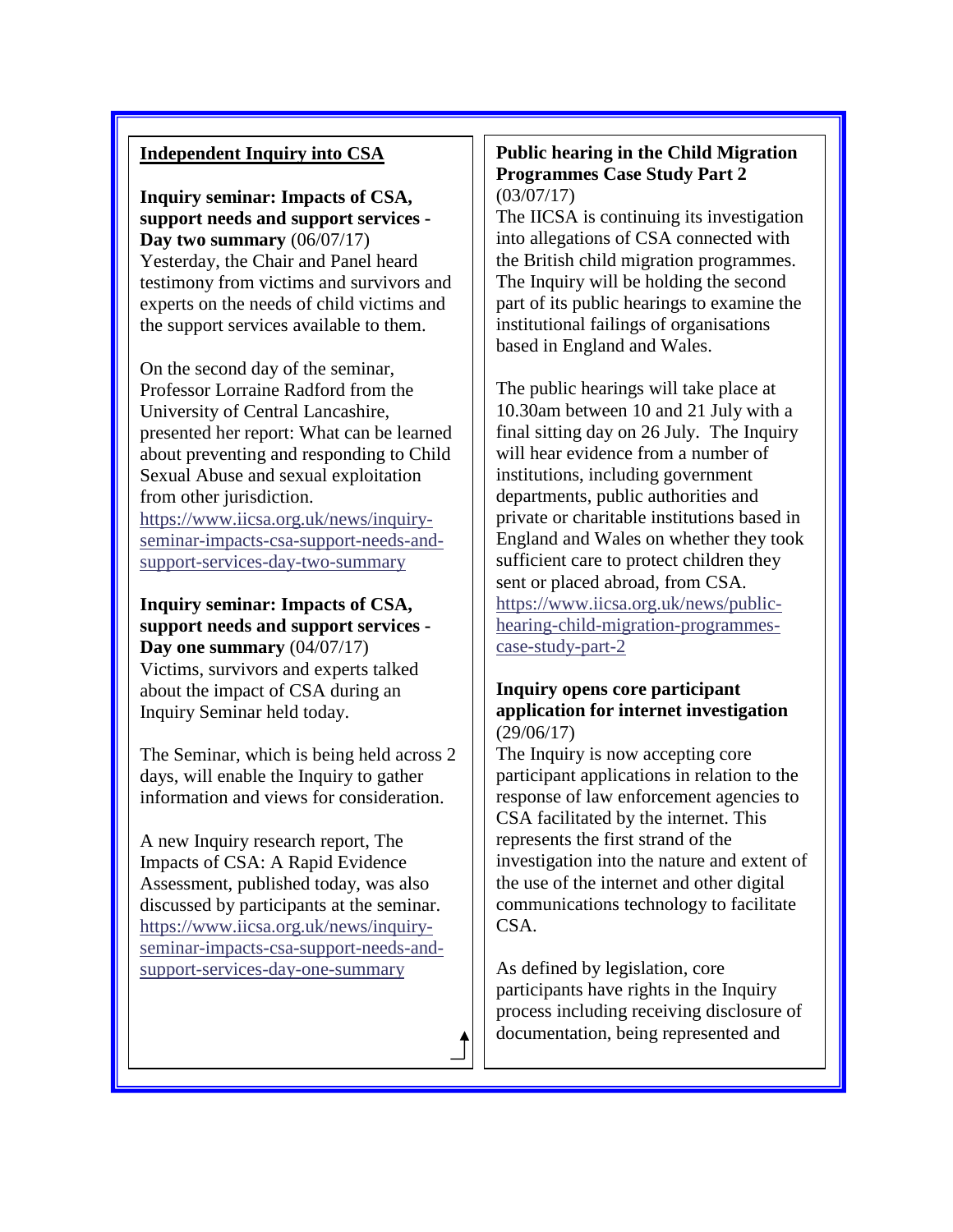making legal submissions and suggesting questions, and receiving advance notice of the Inquiry's report.

It is not necessary to be a core participant in order to provide evidence to the Inquiry. [https://www.iicsa.org.uk/news/inquiry](https://www.iicsa.org.uk/news/inquiry-opens-core-participant-application-internet-investigation)[opens-core-participant-application](https://www.iicsa.org.uk/news/inquiry-opens-core-participant-application-internet-investigation)[internet-investigation](https://www.iicsa.org.uk/news/inquiry-opens-core-participant-application-internet-investigation)

**Inquiry meets with BAME women organisations to promote the Truth Project** (27/06/17)

On 28/06/17 the IICSA is meeting with women from Asian backgrounds to raise awareness of the Inquiry and its Truth Project.

The Inquiry will ask Asian women, and organisations supporting women from BAME backgrounds, how it can understand and overcome barriers which prevent them from coming forward and sharing their experience of child sexual abuse with its Truth Project.

The Inquiry will encourage those Asian women who have experienced sexual abuse in childhood and failed by an institution when they reported it, to share their experiences with the Truth Project private sessions in which victim and survivor accounts are heard.

[https://www.iicsa.org.uk/news/inquiry](https://www.iicsa.org.uk/news/inquiry-meets-bame-women-organisations-promote-truth-project)[meets-bame-women-organisations](https://www.iicsa.org.uk/news/inquiry-meets-bame-women-organisations-promote-truth-project)[promote-truth-project](https://www.iicsa.org.uk/news/inquiry-meets-bame-women-organisations-promote-truth-project)

**Mark Sutton QC publishes his review** (03/07/17)

Mark Sutton QC has issued a public statement on his report into the Inquiry's  $\Box$  safeguarding and dignity at work procedures. [https://www.iicsa.org.uk/news/mark](https://www.iicsa.org.uk/news/mark-sutton-qc-publishes-his-review)[sutton-qc-publishes-his-review](https://www.iicsa.org.uk/news/mark-sutton-qc-publishes-his-review)

**The Inquiry's Truth Project opens in Rochdale** (29/06/17) This July the Truth Project, part of the IICSA, will hear directly from victims

and survivors of CSA in Rochdale.

The Truth Project gives individuals who were failed by an institution a unique opportunity to tell the Inquiry in confidence about their experiences of CSA. Victims and survivors are also invited to make suggestions about what can be done to stop children being sexually abused in the future. [https://www.iicsa.org.uk/news/inquirys](https://www.iicsa.org.uk/news/inquirys-truth-project-opens-rochdale)[truth-project-opens-rochdale](https://www.iicsa.org.uk/news/inquirys-truth-project-opens-rochdale)

**Kirsty Williams raises the issue of FGM with schools** (07/07/17)

The Education Secretary is highlighting the important role schools can play in identifying potential victims and safeguarding them from FGM. Statutory guidance, Keeping learners safe is in place to support schools and education services in ensuring that child welfare concerns are acted upon appropriately and effectively, involving investigating agencies where necessary.

The Welsh Government has also produced a range of materials and guidance available on Hwb to support schools in managing child protection issues.

[http://gov.wales/newsroom/educationands](http://gov.wales/newsroom/educationandskills/2017/kirsty-williams-raises-the-issue-of-fgm-with-schools/?lang=en) [kills/2017/kirsty-williams-raises-the](http://gov.wales/newsroom/educationandskills/2017/kirsty-williams-raises-the-issue-of-fgm-with-schools/?lang=en)[issue-of-fgm-with-schools/?lang=en](http://gov.wales/newsroom/educationandskills/2017/kirsty-williams-raises-the-issue-of-fgm-with-schools/?lang=en)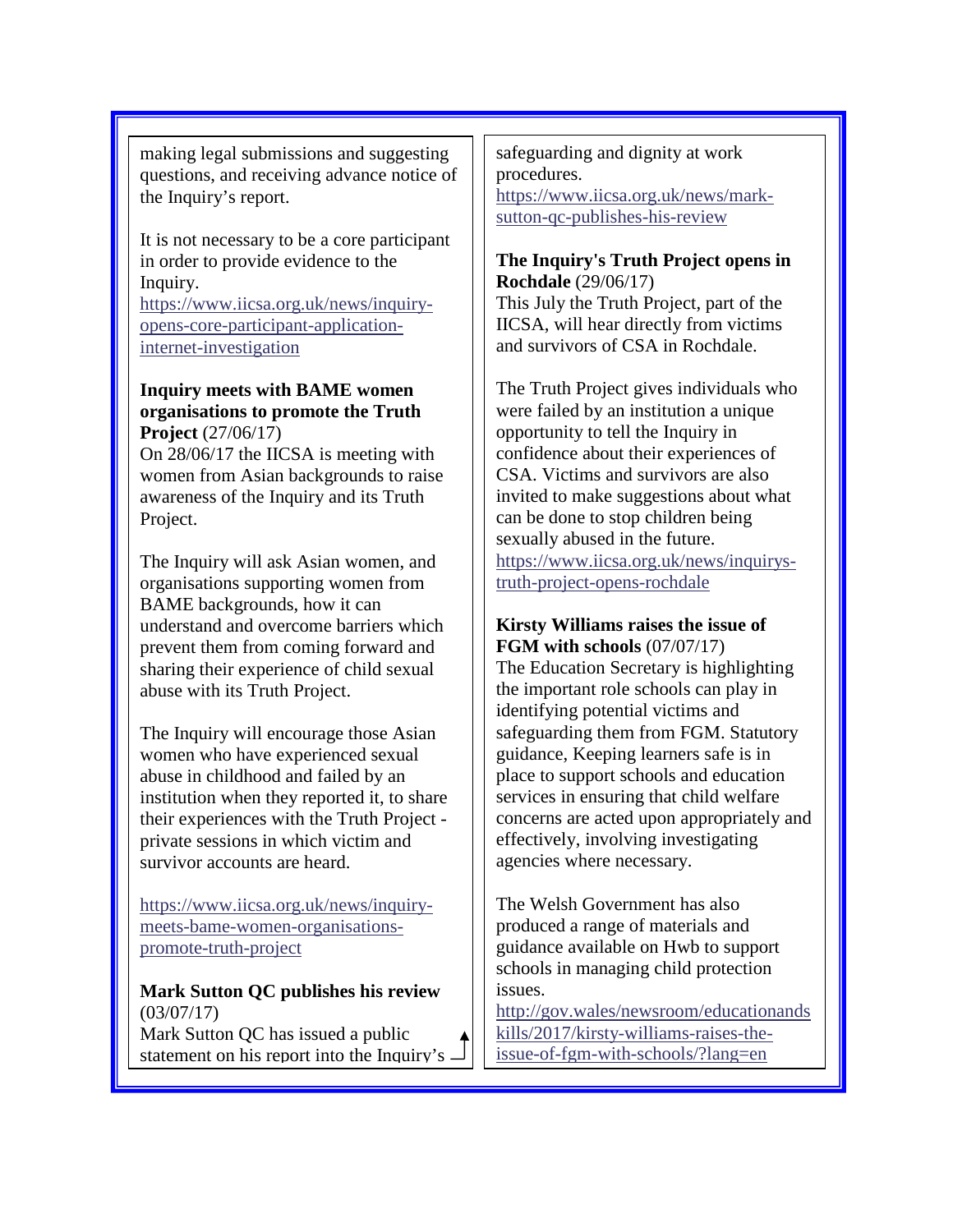### **Constipation in children and young people: diagnosis and management** (July 2017)

This guideline covers diagnosing and managing constipation in children and young people up to 18. It provides strategies to support the early identification and timely, effective treatment of constipation which will help improve outcomes for patients. It does not cover constipation caused by a specific condition.

<https://www.nice.org.uk/guidance/cg99>

## **Adalimumab, etanercept and ustekinumab for treating plaque psoriasis in children and young people**  (12/07/17)

Evidence-based recommendations on adalimumab (Humira), etanercept (Enbrel) and ustekinumab (Stelara) for plaque psoriasis in children and young people. <https://www.nice.org.uk/guidance/ta455>

# **Parents urged to remind teenagers to get MenACWY vaccine** (05/07/17) PHE is calling for more take up of the MenACWY vaccine in eligible young

people, which protects against deadly meningitis and septicaemia.

Parents are being reminded this summer to encourage their 18 year old children to get vaccinated against deadly meningitis and septicaemia. Those who are due to leave school this summer, or aged 17 to 18 and are not in school are now eligible. [https://www.gov.uk/government/news/par](https://www.gov.uk/government/news/parents-urged-to-remind-teenagers-to-get-menacwy-vaccine) [ents-urged-to-remind-teenagers-to-get](https://www.gov.uk/government/news/parents-urged-to-remind-teenagers-to-get-menacwy-vaccine)[menacwy-vaccine](https://www.gov.uk/government/news/parents-urged-to-remind-teenagers-to-get-menacwy-vaccine)

## **CSE: prevention and intervention**   $(11/07/17)$

Evidence summary and framework to support local public health leaders to prevent and intervene early in cases of CSE.

[https://www.gov.uk/government/publicati](https://www.gov.uk/government/publications/child-sexual-exploitation-prevention-and-intervention) [ons/child-sexual-exploitation-prevention](https://www.gov.uk/government/publications/child-sexual-exploitation-prevention-and-intervention)[and-intervention](https://www.gov.uk/government/publications/child-sexual-exploitation-prevention-and-intervention)

# **Routine childhood immunisation**

**schedule** (07/07/17) Information for health professionals on childhood immunisations. [https://www.gov.uk/government/publicati](https://www.gov.uk/government/publications/routine-childhood-immunisation-schedule) [ons/routine-childhood-immunisation](https://www.gov.uk/government/publications/routine-childhood-immunisation-schedule)[schedule](https://www.gov.uk/government/publications/routine-childhood-immunisation-schedule)

# **National child measurement programme: data sharing and analysis**

(05/07/17) Guidance for LAs and other organisations who want to analyse NCMP data.

[https://www.gov.uk/government/publicati](https://www.gov.uk/government/publications/national-child-measurement-programme-data-sharing-and-analysis) [ons/national-child-measurement](https://www.gov.uk/government/publications/national-child-measurement-programme-data-sharing-and-analysis)[programme-data-sharing-and-analysis](https://www.gov.uk/government/publications/national-child-measurement-programme-data-sharing-and-analysis)

# **Immunisations for young people**

 $(04/07/17)$ Explains the HPV, Td/IPV and MenACWY vaccinations given to young people 11 - 19 (school years 7 to 13). [https://www.gov.uk/government/publicati](https://www.gov.uk/government/publications/immunisations-for-young-people) [ons/immunisations-for-young-people](https://www.gov.uk/government/publications/immunisations-for-young-people)

# **Childhood immunisation: quick guide for parents of premature babies** (04/07/17)

A leaflet for parents. [https://www.gov.uk/government/publicati](https://www.gov.uk/government/publications/a-quick-guide-to-childhood-immunisation-for-the-parents-of-premature-babies) [ons/a-quick-guide-to-childhood](https://www.gov.uk/government/publications/a-quick-guide-to-childhood-immunisation-for-the-parents-of-premature-babies)[immunisation-for-the-parents-of](https://www.gov.uk/government/publications/a-quick-guide-to-childhood-immunisation-for-the-parents-of-premature-babies)[premature-babies](https://www.gov.uk/government/publications/a-quick-guide-to-childhood-immunisation-for-the-parents-of-premature-babies)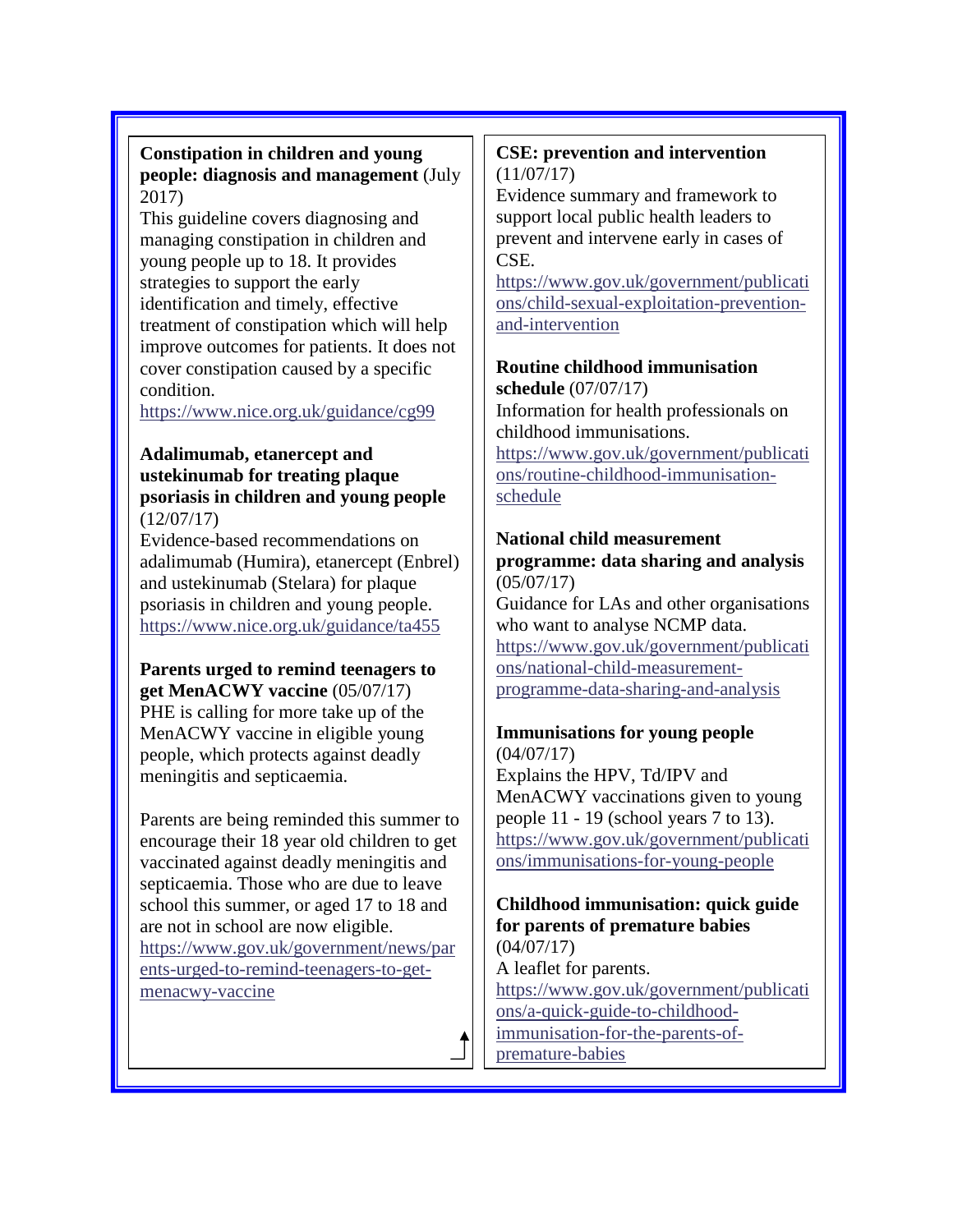#### **Pre-school vaccinations: guide to vaccinations from 2 to 5 years** (03/07/17)

Details of immunisations for children between 2 and 5 years, before they start school.

[https://www.gov.uk/government/publicati](https://www.gov.uk/government/publications/pre-school-vaccinations-a-guide-to-vaccinations-from-2-to-5-years) [ons/pre-school-vaccinations-a-guide-to](https://www.gov.uk/government/publications/pre-school-vaccinations-a-guide-to-vaccinations-from-2-to-5-years)[vaccinations-from-2-to-5-years](https://www.gov.uk/government/publications/pre-school-vaccinations-a-guide-to-vaccinations-from-2-to-5-years)

#### **Immunisations at one year of age** (30/06/17)

A leaflet to remind you to get your child immunised at one year of age. [https://www.gov.uk/government/publicati](https://www.gov.uk/government/publications/immunisations-between-12-and-13-months-of-age) [ons/immunisations-between-12-and-13](https://www.gov.uk/government/publications/immunisations-between-12-and-13-months-of-age) [months-of-age](https://www.gov.uk/government/publications/immunisations-between-12-and-13-months-of-age)

#### **Immunisations: babies up to 13 months of age** (29/06/17)

This booklet covers all immunisations for babies up to 13 months of age. [https://www.gov.uk/government/publicati](https://www.gov.uk/government/publications/a-guide-to-immunisations-for-babies-up-to-13-months-of-age) [ons/a-guide-to-immunisations-for-babies](https://www.gov.uk/government/publications/a-guide-to-immunisations-for-babies-up-to-13-months-of-age)[up-to-13-months-of-age](https://www.gov.uk/government/publications/a-guide-to-immunisations-for-babies-up-to-13-months-of-age)

#### **National child measurement programme operational guidance** (29/06/17)

Guidance for local commissioners, providers and schools on running the NCMP.

[https://www.gov.uk/government/publicati](https://www.gov.uk/government/publications/national-child-measurement-programme-operational-guidance) [ons/national-child-measurement](https://www.gov.uk/government/publications/national-child-measurement-programme-operational-guidance)[programme-operational-guidance](https://www.gov.uk/government/publications/national-child-measurement-programme-operational-guidance)

**Public Health Wales working in partnership with the Children's Commissioner for Wales** (23/06/17) Listening to children and respecting their rights could help improve health services, according to speakers at an event hosted jointly by Public Health Wales and the

Children's Commissioner for Wales.

The inaugural Annual Child Health Seminar brought together senior representatives from across the Welsh NHS to discuss putting children's rights at the heart of planning and practice.

The event was an opportunity to reflect on 'The Right Way', a framework developed by the Commissioner to help public bodies put children's rights at the core of their planning and practice. [http://www.wales.nhs.uk/sitesplus/888/ne](http://www.wales.nhs.uk/sitesplus/888/news/45251) [ws/45251](http://www.wales.nhs.uk/sitesplus/888/news/45251)

#### **SI 2017/710 - The Education (School Inspection) (Wales) (Amendment) Regulations 2017** (30/06/17)

The Education Act 2005 sets out the statutory framework for school inspections. The Education (School Inspection) (Wales) Regulations 2006 sets out much of that detail.

Para 6 of Schedule 4 to the 2005 Act requires the appropriate authority (defined in s43 of the 2005 Act) for the school to hold a meeting between the inspector who is conducting the inspection and parents of registered pupils at the school. Regulation 8 of the 2006 Regulations prescribes the detail of the arrangements for that meeting. In particular, regulation 8(a) provides that the meeting must take place before the time when the inspection is to begin. These Regulations amend regulation 8(a) so that the meeting must take place no later than the end of the second working day following the start of the inspection (regulation  $2(a)$ ). [http://www.legislation.gov.uk/wsi/2017/7](http://www.legislation.gov.uk/wsi/2017/710/contents/made) [10/contents/made](http://www.legislation.gov.uk/wsi/2017/710/contents/made)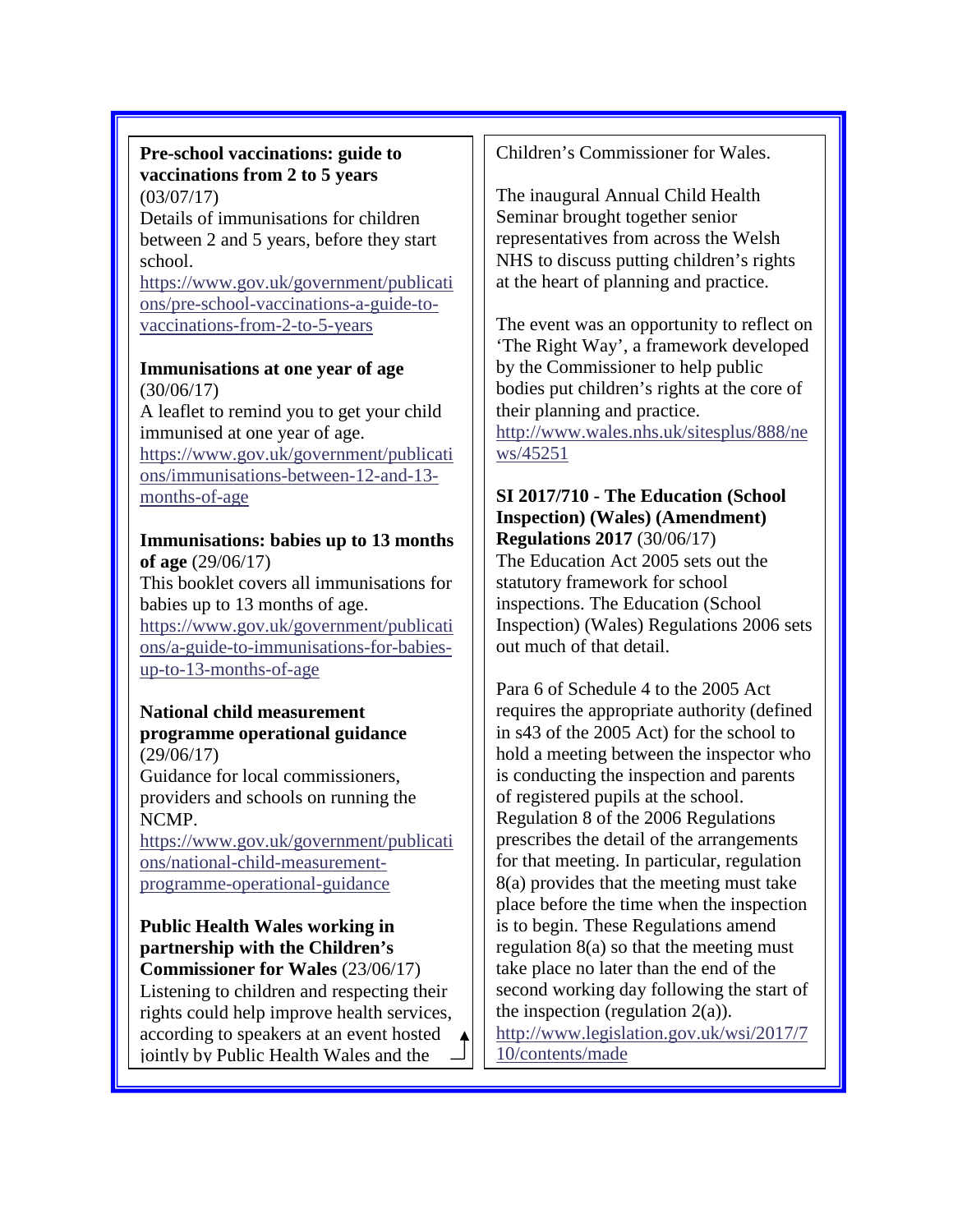**Amanda Spielman's speech at the Association of Directors of Children's Services conference** (07/07/17) Ofsted's Chief Inspector talks about the importance of supportive leadership and the future of local authority children's services inspections.

[https://www.gov.uk/government/speeches/](https://www.gov.uk/government/speeches/amanda-spielmans-speech-at-the-association-of-directors-of-childrens-services-conference) [amanda-spielmans-speech-at-the](https://www.gov.uk/government/speeches/amanda-spielmans-speech-at-the-association-of-directors-of-childrens-services-conference)[association-of-directors-of-childrens](https://www.gov.uk/government/speeches/amanda-spielmans-speech-at-the-association-of-directors-of-childrens-services-conference)[services-conference](https://www.gov.uk/government/speeches/amanda-spielmans-speech-at-the-association-of-directors-of-childrens-services-conference)

#### **Joint inspections of the response to children experiencing neglect: May to December 2017** (14/07/17)

Guidance for inspectors and inspection reports for joint targeted area inspections of local area services.

[https://www.gov.uk/government/publicati](https://www.gov.uk/government/publications/joint-inspections-of-the-response-to-children-experiencing-neglect-may-to-december-2017) [ons/joint-inspections-of-the-response-to](https://www.gov.uk/government/publications/joint-inspections-of-the-response-to-children-experiencing-neglect-may-to-december-2017)[children-experiencing-neglect-may-to](https://www.gov.uk/government/publications/joint-inspections-of-the-response-to-children-experiencing-neglect-may-to-december-2017)[december-2017](https://www.gov.uk/government/publications/joint-inspections-of-the-response-to-children-experiencing-neglect-may-to-december-2017)

#### **Changes to children's social care services registered and/or inspected by Ofsted** (12/09/17)

Information for registered providers of children's social care services who want to request a change to their conditions of registration.

[https://www.gov.uk/government/publicati](https://www.gov.uk/government/publications/changes-to-childrens-social-care-services-that-are-registered-andor-inspected-by-ofsted) [ons/changes-to-childrens-social-care](https://www.gov.uk/government/publications/changes-to-childrens-social-care-services-that-are-registered-andor-inspected-by-ofsted)[services-that-are-registered-andor](https://www.gov.uk/government/publications/changes-to-childrens-social-care-services-that-are-registered-andor-inspected-by-ofsted)[inspected-by-ofsted](https://www.gov.uk/government/publications/changes-to-childrens-social-care-services-that-are-registered-andor-inspected-by-ofsted)

## **School inspection update: academic year 2016 to 2017** (07/07/17)

These updates for inspectors and stakeholders contain information and guidance about Ofsted's inspection work in schools.

[https://www.gov.uk/government/publicati](https://www.gov.uk/government/publications/school-inspection-newsletter-academic-year-2016-to-2017) [ons/school-inspection-newsletter-](https://www.gov.uk/government/publications/school-inspection-newsletter-academic-year-2016-to-2017)

# **Welfare and duty of care in Armed**

**Forces initial training** (04/07/17) Ofsted's annual reports on the effectiveness of welfare and duty of care for recruits and trainees in Armed Forces initial training.

[https://www.gov.uk/government/publicati](https://www.gov.uk/government/publications/welfare-and-duty-of-care-in-armed-forces-initial-training) [ons/welfare-and-duty-of-care-in-armed](https://www.gov.uk/government/publications/welfare-and-duty-of-care-in-armed-forces-initial-training)[forces-initial-training](https://www.gov.uk/government/publications/welfare-and-duty-of-care-in-armed-forces-initial-training)

#### **Maintained schools and academies inspections and outcomes as at 31 March 2017** (29/06/17)

This data on maintained schools and academies covers January to March 2017 (provisional) and September to December 2016 (revised).

[https://www.gov.uk/government/statistics](https://www.gov.uk/government/statistics/maintained-schools-and-academies-inspections-and-outcomes-as-at-31-march-2017) [/maintained-schools-and-academies](https://www.gov.uk/government/statistics/maintained-schools-and-academies-inspections-and-outcomes-as-at-31-march-2017)[inspections-and-outcomes-as-at-31](https://www.gov.uk/government/statistics/maintained-schools-and-academies-inspections-and-outcomes-as-at-31-march-2017) [march-2017](https://www.gov.uk/government/statistics/maintained-schools-and-academies-inspections-and-outcomes-as-at-31-march-2017)

#### **Further education and skills inspections and outcomes as at 28 February 2017** (28/06/17)

Data for inspection outcomes as at 28 February 2017 including data for inspections conducted between September 2016 and February 2017.

[https://www.gov.uk/government/statistics](https://www.gov.uk/government/statistics/further-education-and-skills-inspections-and-outcomes-as-at-28-february-2017) [/further-education-and-skills-inspections](https://www.gov.uk/government/statistics/further-education-and-skills-inspections-and-outcomes-as-at-28-february-2017)[and-outcomes-as-at-28-february-2017](https://www.gov.uk/government/statistics/further-education-and-skills-inspections-and-outcomes-as-at-28-february-2017)

# **Local area SEND inspection outcome letters** (22/06/17)

Outcome letters from inspections of local area services for children and young people with special educational needs and/or disabilities.

[https://www.gov.uk/government/publicati](https://www.gov.uk/government/publications/local-area-send-inspection-outcome-letters) [ons/local-area-send-inspection-outcome](https://www.gov.uk/government/publications/local-area-send-inspection-outcome-letters)[letters](https://www.gov.uk/government/publications/local-area-send-inspection-outcome-letters)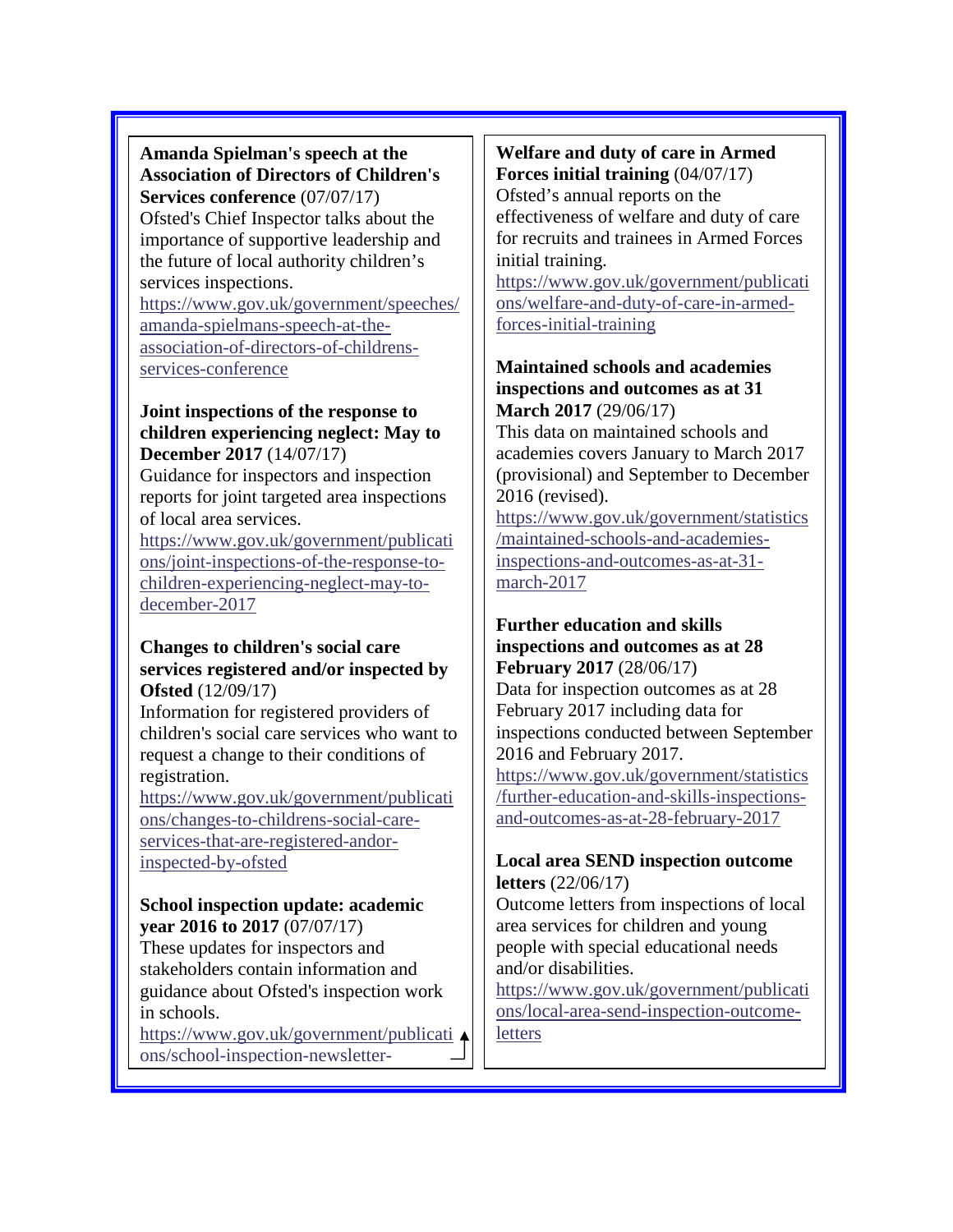#### **Social care online questionnaires: guidance for providers** (19/06/17) Guidance for social care providers about distributing the 2017 online questionnaires and a poster to use to promote the questionnaires.

[https://www.gov.uk/government/publicati](https://www.gov.uk/government/publications/social-care-online-questionnaires-guidance-for-providers) [ons/social-care-online-questionnaires](https://www.gov.uk/government/publications/social-care-online-questionnaires-guidance-for-providers)[guidance-for-providers](https://www.gov.uk/government/publications/social-care-online-questionnaires-guidance-for-providers)

## **How Ofsted will select new schools for inspection** (16/06/17)

Information on how Ofsted will select new schools, including academies and free schools, for inspection starting from the 2015 to 2016 academic year. [https://www.gov.uk/government/publicati](https://www.gov.uk/government/publications/how-ofsted-will-inspect-academy-schools-including-free-schools) [ons/how-ofsted-will-inspect-academy-](https://www.gov.uk/government/publications/how-ofsted-will-inspect-academy-schools-including-free-schools)

[schools-including-free-schools](https://www.gov.uk/government/publications/how-ofsted-will-inspect-academy-schools-including-free-schools)

# **Childcare providers and inspections as at 31 March 2017** (14/06/17)

This release includes registered childcare providers and places, inspection outcomes, and joiners and leavers as at 31 March 2017.

[https://www.gov.uk/government/statistics/](https://www.gov.uk/government/statistics/childcare-providers-and-inspections-as-at-31-march-2017) [childcare-providers-and-inspections-as-at-](https://www.gov.uk/government/statistics/childcare-providers-and-inspections-as-at-31-march-2017)[31-march-2017](https://www.gov.uk/government/statistics/childcare-providers-and-inspections-as-at-31-march-2017)

#### **How safe are our children? 2017** (21/07/17)

This year's report explains what the available data tells us about the current child protection landscape. It also highlights our call for a new UK-wide prevalence survey to give the clearest possible picture of the extent of child abuse and neglect.

In recent years there has been an increase in emotional abuse as a reason for

children being on a child protection plan or register in England and Wales, and increasing numbers of contacts to the NSPCC helpline about the issue.

There has been an increase in public reporting of child abuse. In 2016/17 the NSPCC helpline responded to its highest ever number of contacts.

There have also been increases in policerecorded child sexual offences and indecent image offences across the UK and increases in child cruelty and neglect offences in all UK nations except Scotland.

The last decade has also seen increased numbers of children on child protection plans and registers and increased numbers of looked after children in the UK.

But, without a new survey of child maltreatment prevalence we lack a clear picture of the extent of child abuse and neglect today. That's why we are calling on the UK Government to commission a new UK-wide study.

[https://www.nspcc.org.uk/services-and](https://www.nspcc.org.uk/services-and-resources/research-and-resources/2017/how-safe-are-our-children-2017/)[resources/research-and](https://www.nspcc.org.uk/services-and-resources/research-and-resources/2017/how-safe-are-our-children-2017/)[resources/2017/how-safe-are-our](https://www.nspcc.org.uk/services-and-resources/research-and-resources/2017/how-safe-are-our-children-2017/)[children-2017/](https://www.nspcc.org.uk/services-and-resources/research-and-resources/2017/how-safe-are-our-children-2017/)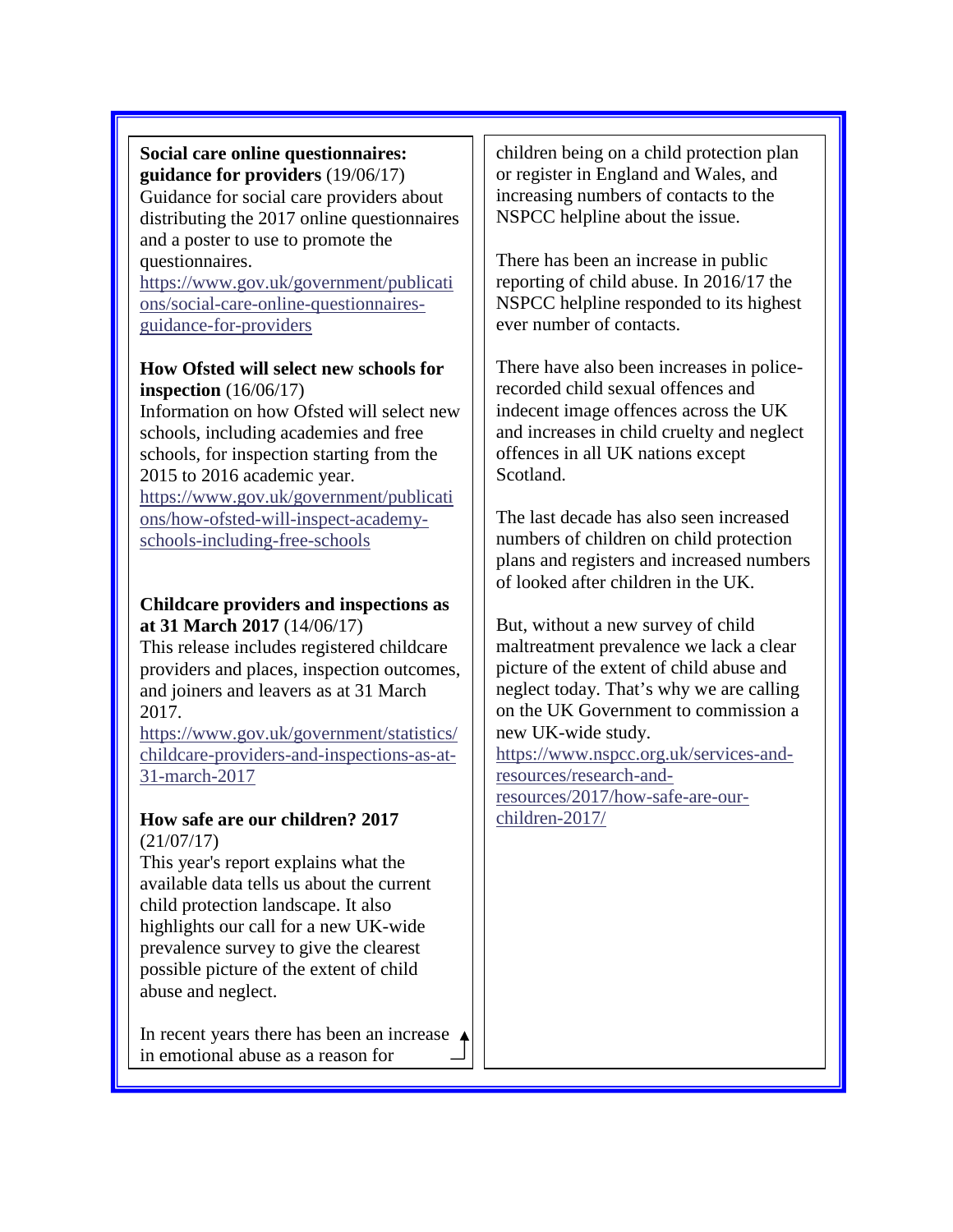# **Anti-Bullying Week**   $13<sup>th</sup> - 17<sup>th</sup>$  November 2017 Anti-Bullying Week shines a spotlight on bullying and encourages all children, teachers and parents to take action against bullying throughout the year. The theme this year is 'All Different, All Equal'. Its aims are to: empower children and young people to celebrate what makes them, and others, unique help children and young people understand how important it is that every child feels valued and included in school, able to be themselves, without fear of bullying encourage parents and carers to work with their school and talk to their children about bullying, difference and equality enable teachers, school support staff and youth workers to celebrate what makes us 'all different, all equal' – by celebrating difference and equality and taking individual and collective action to prevent bullying, creating safe environments where children can be themselves. [https://www.anti](https://www.anti-bullyingalliance.org.uk/anti-bullying-week-all-different-all-equal/anti-bullying-week-17)[bullyingalliance.org.uk/anti-bullying](https://www.anti-bullyingalliance.org.uk/anti-bullying-week-all-different-all-equal/anti-bullying-week-17)[week-all-different-all-equal/anti-bullying](https://www.anti-bullyingalliance.org.uk/anti-bullying-week-all-different-all-equal/anti-bullying-week-17)[week-17](https://www.anti-bullyingalliance.org.uk/anti-bullying-week-all-different-all-equal/anti-bullying-week-17)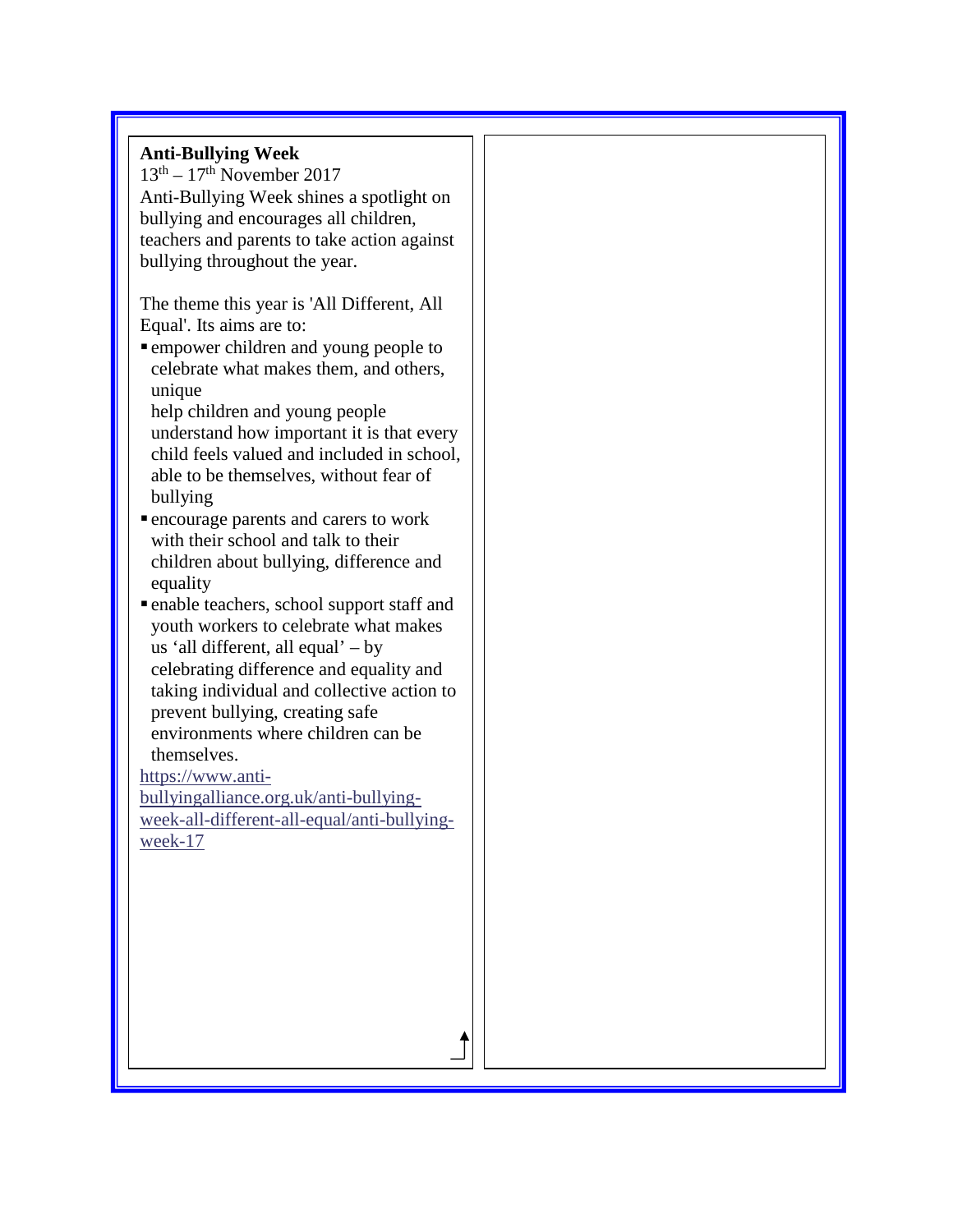# Consultations

# **A single inspection of voluntary adoption agencies**

(10/07/17)

This consultation seeks your views on proposed changes to the inspection of voluntary adoption agencies.

We propose that:

- all voluntary adoption agencies will receive one inspection in a 3-year period and one overall judgement irrespective of the number of premises they use
- $\blacksquare$  the notice period for the inspection of voluntary adoption agencies is reduced from 10 working days to 2 working days

Closing date:  $4<sup>th</sup>$  August 2017 [https://www.gov.uk/government/consultati](https://www.gov.uk/government/consultations/a-single-inspection-of-voluntary-adoption-agencies) [ons/a-single-inspection-of-voluntary](https://www.gov.uk/government/consultations/a-single-inspection-of-voluntary-adoption-agencies)[adoption-agencies](https://www.gov.uk/government/consultations/a-single-inspection-of-voluntary-adoption-agencies)

#### **Short inspections of good schools**   $(15/06/17)$

This consultation seeks your views on proposals for changes to the short inspection approach for good maintained schools and academies and outstanding and good maintained nurseries, special schools and pupil referral units from October 2017.

Closing date: 18<sup>th</sup> August 2017 [https://www.gov.uk/government/consultati](https://www.gov.uk/government/consultations/short-inspections-of-good-schools) [ons/short-inspections-of-good-schools](https://www.gov.uk/government/consultations/short-inspections-of-good-schools)

**Ofsted launches point-in-time questionnaires** (19/06/17) Ofsted has issued its annual point-in-time questionnaires to children's social services. The questionnaires are for parents and carers, as well as children and young people.

The questionnaires are about children's homes, fostering services, adoption agencies, adoption support agencies and residential family centres.

Ofsted inspectors want to hear what children and young people, staff, social workers and other professionals have to say about these services. Their responses will help inform future inspections.

Questions for children and young people include:

- do staff look after you well?
- do you feel safe in your children's home?
- can you talk to staff about how you feel?

Questions for parents and carers include:

- can your child take part in activities that interest them?
- are your child's health needs met?
- does your child have good relationships with the staff at the home?

Closing date:  $13<sup>th</sup>$  August 2017 [https://www.gov.uk/government/news/of](https://www.gov.uk/government/news/ofsted-launches-point-in-time-questionnaires) [sted-launches-point-in-time](https://www.gov.uk/government/news/ofsted-launches-point-in-time-questionnaires)[questionnaires](https://www.gov.uk/government/news/ofsted-launches-point-in-time-questionnaires)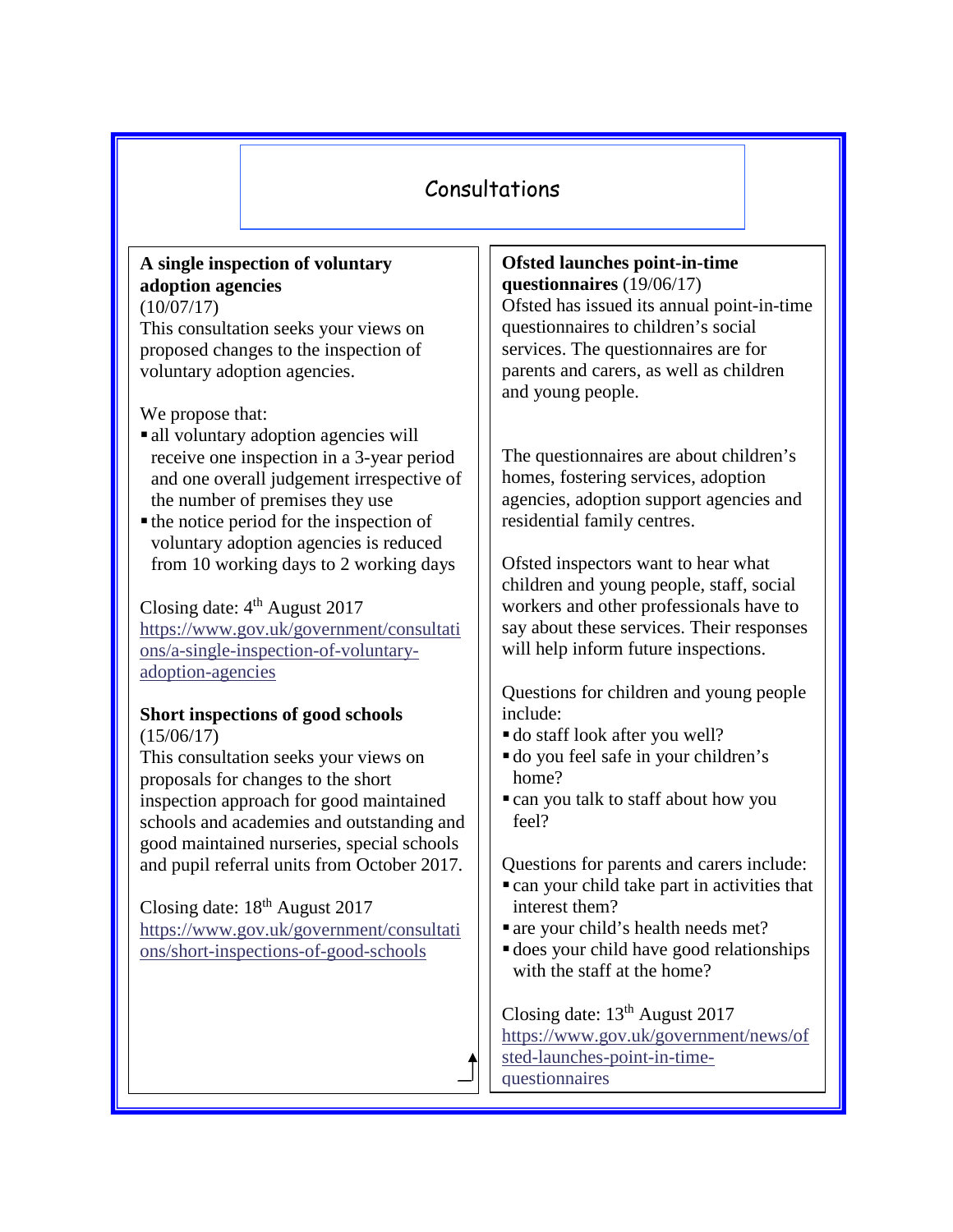# Consultations (continued)

#### **Cafcass Operating Framework** (03/07/17) Cafcass is updating its Operating Framework.

The Cafcass Operating Framework was first introduced in 2012, to set out what we do and how we use our resources effectively and proportionately. This helps us to provide a consistent service to the children and families referred to us.

The updated Operating Framework reflects current working practices and the developments in our work since the Framework was last updated in 2014, with a focus on continuous improvement. This focus includes boxes at the start of each chapter, setting out our ambitions and suggesting what 'outstanding' practice might look like.

We welcome comments from stakeholders and other interested parties, ahead of the full launch in August.

Closing date:  $31<sup>st</sup>$  July 2017 [https://www.cafcass.gov.uk/news/2017/jul](https://www.cafcass.gov.uk/news/2017/july/updating-the-cafcass-operating-framework.aspx) [y/updating-the-cafcass-operating](https://www.cafcass.gov.uk/news/2017/july/updating-the-cafcass-operating-framework.aspx)[framework.aspx](https://www.cafcass.gov.uk/news/2017/july/updating-the-cafcass-operating-framework.aspx) [https://www.cafcass.gov.uk/media/318393/](https://www.cafcass.gov.uk/media/318393/operating_framework_for_comment_july_2017.pdf) operating framework for comment july [2017.pdf](https://www.cafcass.gov.uk/media/318393/operating_framework_for_comment_july_2017.pdf)

**Criminal Justice Joint Inspection programme consultation 2017 – 2018** The four Criminal Justice inspectorates have published a consultation which sets out the proposed joint inspection activity in the criminal justice system for 2017 to 2018.

The Joint Secretariat welcomes any comments about the proposed work and, in particular, answers to the following questions:

- Do any programmes of work duplicate, overlap or clash with inspections or other work you have planned (or are otherwise aware of) for 2017/18?
- Are there any other subject areas which you believe warrant inclusion in our criminal justice joint inspection programme?

Closing date:  $24<sup>th</sup>$  July 2017 [http://www.justiceinspectorates.gov.uk/h](http://www.justiceinspectorates.gov.uk/hmic/news/news-feed/criminal-justice-joint-inspection-programme-consultation-2017-18/) [mic/news/news-feed/criminal-justice](http://www.justiceinspectorates.gov.uk/hmic/news/news-feed/criminal-justice-joint-inspection-programme-consultation-2017-18/)[joint-inspection-programme](http://www.justiceinspectorates.gov.uk/hmic/news/news-feed/criminal-justice-joint-inspection-programme-consultation-2017-18/)[consultation-2017-18/](http://www.justiceinspectorates.gov.uk/hmic/news/news-feed/criminal-justice-joint-inspection-programme-consultation-2017-18/)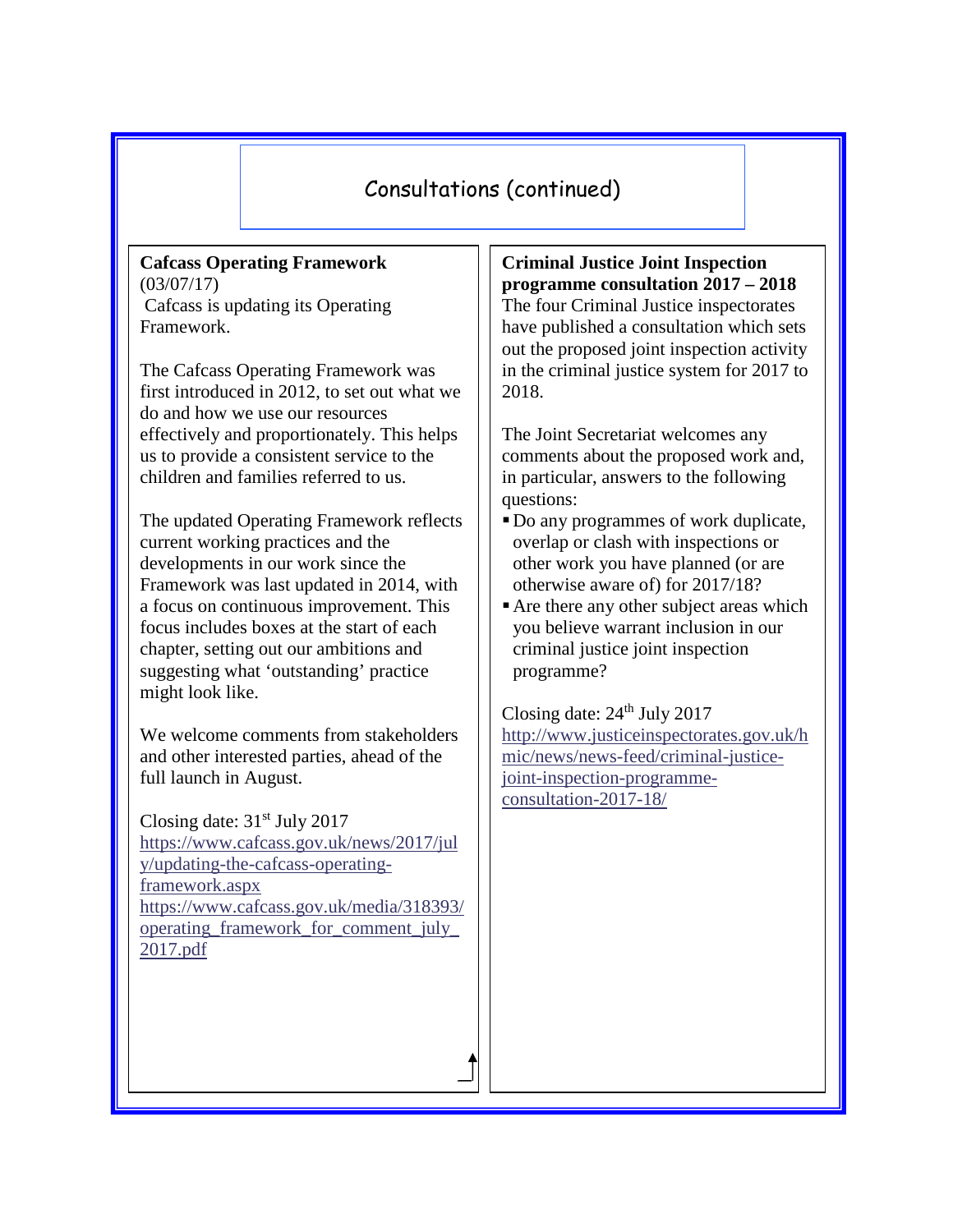# Conferences

#### **Child Safeguarding: Implementing the Wood Report and the New Statutory Framework**

27<sup>th</sup> September 2017 London  $£195 - £295 + VAT$ The Children and Social Work Act 2017 contains major reforms to child safeguarding. Agencies must change their local structures to address failings in the system, highlighted in the Wood Report. Headline measures include new statutory arrangements to replace LSCBs.

Attend this Westminster Briefing to hear from Stephanie Brivio OBE, Deputy Director, Children's Services, DfE and receive an up-to-date brief of the Government reforms.

Key Issues to be Addressed:

- The Children and Social Work Act: understanding Government action and implementing reform
- Implementing the Wood Report recommendations and replacing the existing structure of LSCBs
- New arrangements between health services, the police and local government
- Ensuring an effective and safe transition to the new statutory framework
- Learning from successful models of local safeguarding arrangements
- Changing the culture of child safeguarding
- Working with the third sector and other agencies to develop your local plan [http://www.westminster-](http://www.westminster-briefing.com/ChildSafeguarding2017)

[briefing.com/ChildSafeguarding2017](http://www.westminster-briefing.com/ChildSafeguarding2017)

# **Early Help: Challenges, Opportunities and Innovation**

27th September 2017 London  $£249 - £549 + VAT$ 

This conference is an essential gathering of professionals across different agencies who are committed to sharing ideas, innovation, challenges and best practice.

The 2017 event will bring together the latest high-level thinking, practical insight and understanding of what works in different contexts, circumstances and settings.

Keynote sessions will provide expert insight on:

- Refocusing resources strategically on early help and prevention amid rising pressures on children's social care
- The role of systems leadership in reshaping the public service "tanker" towards earlier intervention in supporting children at risk
- Closing the achievement gap, and breaking the link between family income and educational attainment
- New approaches in working with the police and partner agencies to support children and families

[http://www.earlyhelpconference.com/ho](http://www.earlyhelpconference.com/home) [me](http://www.earlyhelpconference.com/home)